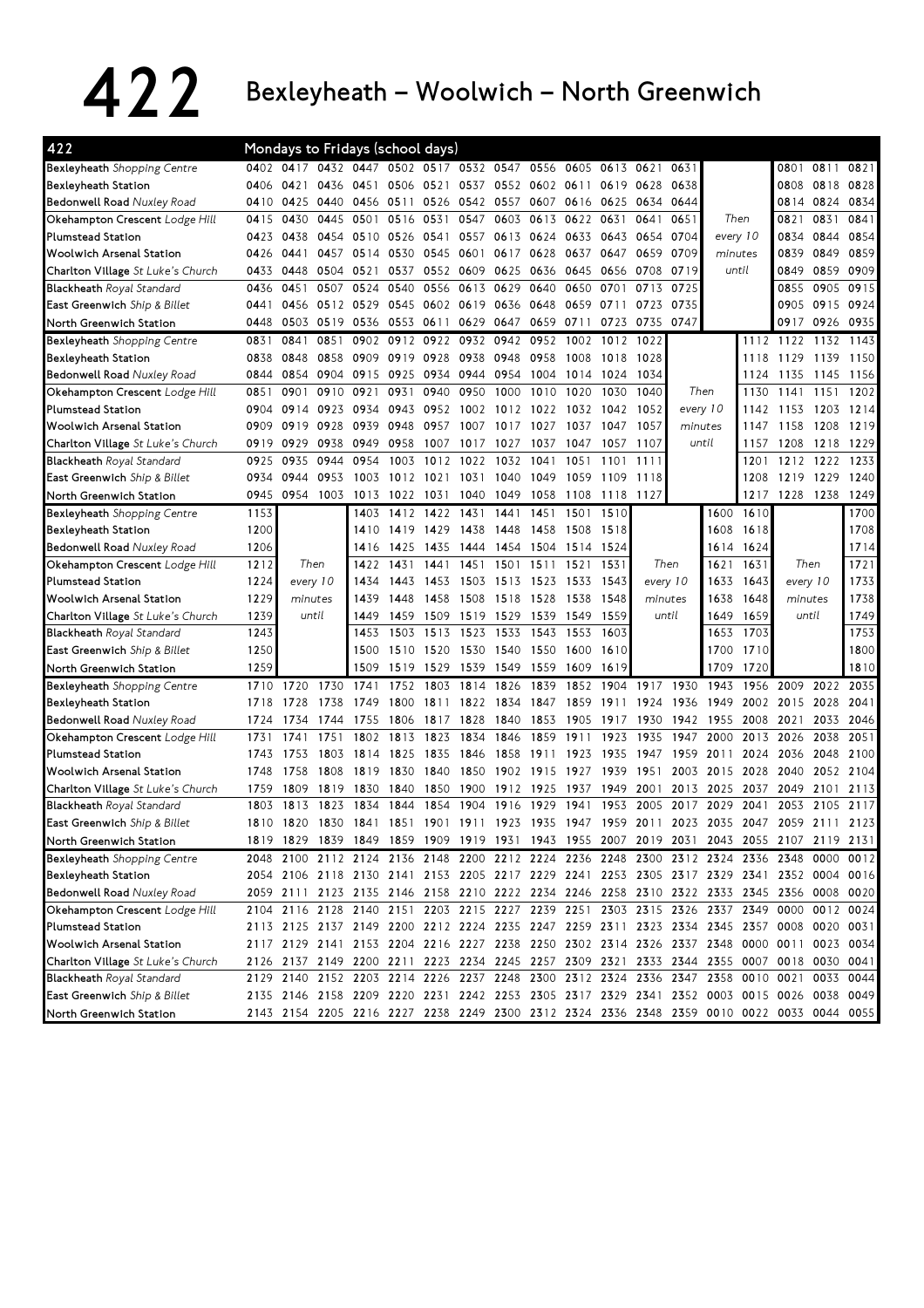| 422                                      |      |                |           | Mondays to Fridays (school holidays) |                |           |                                              |                |                |                                                        |                |           |         |           |                                                   |           |                                                                                           |           |
|------------------------------------------|------|----------------|-----------|--------------------------------------|----------------|-----------|----------------------------------------------|----------------|----------------|--------------------------------------------------------|----------------|-----------|---------|-----------|---------------------------------------------------|-----------|-------------------------------------------------------------------------------------------|-----------|
| Bexleyheath Shopping Centre              |      |                |           |                                      |                |           | 0402 0417 0432 0447 0502 0517 0532 0547 0556 |                |                | 0605                                                   | 0614 0625      |           | 0635    | 0644      |                                                   |           |                                                                                           | 0804 0814 |
| Bexleyheath Station                      | 0406 | 0421           | 0436      | 0451                                 |                | 0506 0521 | 0537                                         |                | 0552 0602 0611 |                                                        |                | 0620 0631 | 0641    | 0650      |                                                   |           |                                                                                           | 0810 0820 |
| <b>Bedonwell Road Nuxley Road</b>        | 0410 | 0425           | 0440      | 0456                                 | 0511 0526      |           |                                              | 0542 0557 0607 |                |                                                        | 0616 0626 0637 |           | 0647    | 0656      |                                                   |           |                                                                                           | 0816 0826 |
| Okehampton Crescent Lodge Hill           | 0415 | 0430           | 0445      | 0501                                 | 0516           | 0531      | 0547                                         | 0603           | 0613           | 0622                                                   | 0632           | 0643      | 0653    | 0703      | Then                                              |           | 0823                                                                                      | 0833      |
| <b>Plumstead Station</b>                 | 0423 | 0438           |           | 0454 0510                            |                | 0526 0541 | 0557                                         |                | 0613 0624      | 0633                                                   |                | 0643 0654 | 0704    | 0714      | every 10                                          |           | 0834                                                                                      | 0844      |
| Woolwich Arsenal Station                 | 0426 | 0441           | 0457      | 0514                                 |                | 0530 0545 | 0601                                         |                | 0617 0628      | 0637                                                   | 0647           | 0659      | 0709    | 0719      | minutes                                           |           | 0839                                                                                      | 0849      |
| Charlton Village St Luke's Church        | 0433 | 0448           | 0504      | 0521                                 | 0537           | 0552      | 0609                                         |                | 0625 0636      | 0645                                                   | 0656 0708      |           | 0718    | 0728      | until                                             |           | 0848                                                                                      | 0858      |
| <b>Blackheath Royal Standard</b>         | 0436 | 0451           | 0507      | 0524                                 | 0540           | 0556      | 0613                                         | 0629           | 0640           | 0650                                                   | 0701           | 0713      | 0723    | 0733      |                                                   |           | 0853                                                                                      | 0903      |
| East Greenwich Ship & Billet             | 0441 | 0456           | 0512 0529 |                                      | 0545           | 0602      | 0619                                         | 0636 0648      |                | 0659                                                   | 0711           | 0723      | 0733    | 0743      |                                                   |           |                                                                                           | 0903 0913 |
| North Greenwich Station                  | 0448 | 0503           | 0519      | 0536                                 |                | 0553 0611 | 0629                                         | 0647           | 0659           | 0711                                                   | 0723           | 0735      | 0745    | 0755      |                                                   |           |                                                                                           | 0915 0924 |
| Bexleyheath Shopping Centre              | 0824 | 0834           | 0844      | 0853                                 | 0903           | 0912      | 0922                                         |                | 0932 0942      | 0952                                                   | 1002           | 1012      | 1022    |           |                                                   |           | 1112 1122                                                                                 | 1132      |
| Bexleyheath Station                      | 0830 | 0840           | 0850      | 0859                                 | 0909           | 0918      | 0928                                         | 0938           | 0948           | 0958                                                   | 1008           | 1018      | 1028    |           |                                                   | 1118      | 1129                                                                                      | 1139      |
| <b>Bedonwell Road Nuxley Road</b>        | 0836 | 0846           | 0856      | 0905                                 |                | 0915 0924 | 0934                                         | 0944 0954      |                | 1004                                                   | 1014           | 1024      | 1034    |           |                                                   | 1124      | 1135                                                                                      | 1145      |
| Okehampton Crescent Lodge Hill           | 0843 | 0853           | 0903      | 0911                                 | 0921           | 0930      | 0940                                         | 0950           | 1000           | 1010                                                   | 1020           | 1030      | 1040    |           | Then                                              | 1130      | 1141                                                                                      | 1151      |
| <b>Plumstead Station</b>                 | 0854 | 0904           | 0914      | 0923                                 | 0933           | 0942      | 0952                                         |                | 1002 1012      | 1022                                                   | 1032           | 1042      | 1052    | every 10  |                                                   | 1142      | 1153                                                                                      | 1203      |
| Woolwich Arsenal Station                 | 0859 | 0909           | 0919      | 0928                                 | 0938           | 0947      | 0957                                         | 1007           | 1017           | 1027                                                   | 1037           | 1047      | 1057    |           | minutes                                           | 1147      | 1158                                                                                      | 1208      |
| Charlton Village St Luke's Church        | 0909 | 0919           | 0929      | 0938                                 | 0948           | 0957      | 1007                                         | 1017           | 1027           | 1037                                                   | 1047           | 1057      | 1107    |           | until                                             | 1157      | 1208                                                                                      | 1218      |
| <b>Blackheath</b> Royal Standard         | 0914 | 0924           | 0934      | 0943                                 | 0953           | 1002      | 1012                                         | 1022           | 1032           | 1041                                                   | 1051           | 1101      | 1111    |           |                                                   | 1201      | 1212                                                                                      | 1222      |
| East Greenwich Ship & Billet             | 0923 | 0933           | 0943      | 0952                                 |                | 1002 1011 | 1021                                         | 1031           | 1040           | 1049                                                   | 1059           | 1109      | 1118    |           |                                                   | 1208      | 1219                                                                                      | 1229      |
| North Greenwich Station                  | 0934 |                | 0944 0953 | 1002                                 | 1012 1021      |           | 1031                                         | 1040           | 1049           | 1058                                                   | 1108           | 1118 1127 |         |           |                                                   | 1217      | 1228                                                                                      | 1238      |
| Bexleyheath Shopping Centre              | 1143 |                |           | 1403                                 |                | 1412 1422 | 1431                                         | 1441           | 1451           | 1501                                                   | 1510           |           |         | 1730      | 1741                                              | 1752      | 1803                                                                                      | 1814      |
| Bexleyheath Station                      | 1150 |                |           | 1410                                 |                | 1419 1429 | 1438                                         | 1448           | 1458           | 1508 1518                                              |                |           |         | 1738      | 1749                                              | 1800      | 1811                                                                                      | 1822      |
| <b>Bedonwell Road Nuxley Road</b>        | 1156 |                |           | 1416                                 | 1425           | 1435      | 1444                                         | 1454 1504      |                | 1514                                                   | 1524           |           |         | 1744      | 1755                                              | 1806      | 1817                                                                                      | 1828      |
| Okehampton Crescent Lodge Hill           | 1202 |                | Then      | 1422                                 | 1431           | 1441      | 1451                                         | 1501 1511      |                | 1521                                                   | 1531           |           | Then    | 1751      | 1802                                              | 1813      | 1823                                                                                      | 1834      |
| <b>Plumstead Station</b>                 | 1214 | every 10       |           | 1434                                 | 1443           | 1453      | 1503                                         | 1513 1523      |                | 1533                                                   | 1543           | every 10  |         | 1803      | 1814                                              | 1825      | 1835                                                                                      | 1846      |
| Woolwich Arsenal Station                 | 1219 | minutes        |           | 1439                                 | 1448           | 1458      | 1508                                         | 1518 1528      |                | 1538                                                   | 1548           |           | minutes | 1808      | 1819                                              | 1830      | 1840                                                                                      | 1850      |
| Charlton Village St Luke's Church        | 1229 |                | until     | 1449                                 | 1458           | 1508      | 1518                                         | 1528           | 1538           | 1548                                                   | 1558           |           | until   | 1818      | 1829                                              | 1840      | 1850                                                                                      | 1900      |
| <b>Blackheath</b> Royal Standard         | 1233 |                |           | 1453                                 | 1502           | 1512      | 1522                                         |                | 1532 1542      | 1552                                                   | 1602           |           |         | 1822      | 1833                                              | 1844      | 1854                                                                                      | 1904      |
| East Greenwich Ship & Billet             | 1240 |                |           | 1500                                 | 1509           | 1519      | 1529                                         | 1539 1549      |                | 1559                                                   | 1609           |           |         | 1829      | 1840                                              | 1851      | 1901                                                                                      | 1911      |
| North Greenwich Station                  | 1249 |                |           | 1509                                 | 1518           | 1528      | 1538                                         | 1548           | 1558           | 1608                                                   | 1618           |           |         | 1838      | 1848                                              | 1859      | 1909                                                                                      | 1919      |
| <b>Bexleyheath</b> Shopping Centre       | 1826 | 1839           | 1852      | 1904                                 | 1917           | 1930      | 1943                                         | 1956           | 2009           | 2022                                                   | 2035           | 2048      | 2100    | 2112 2124 |                                                   | 2136      | 2148                                                                                      | 2200      |
| Bexleyheath Station                      | 1834 | 1847           | 1859      | 1911                                 | 1924           | 1936      | 1949                                         |                | 2002 2015      | 2028                                                   | 2041           | 2054      | 2106    | 2118      | 2130                                              | 2141      | 2153                                                                                      | 2205      |
| <b>Bedonwell Road Nuxley Road</b>        | 1840 | 1853           | 1905      | 1917                                 | 1930           | 1942      | 1955                                         | 2008           | 2021           | 2033                                                   | 2046 2059      |           | 2111    | 2123      | 2135                                              | 2146 2158 |                                                                                           | 2210      |
| Okehampton Crescent Lodge Hill           | 1846 | 1859           | 1911      | 1923                                 | 1935           | 1947      | 2000                                         |                | 2013 2026      | 2038                                                   | 2051           | 2104      | 2116    | 2128      | 2140                                              | 2151      | 2203                                                                                      | 2215      |
| <b>Plumstead Station</b>                 | 1858 | 1911           | 1923      | 1935                                 | 1947           | 1959      | 2011                                         |                | 2024 2036      | 2048                                                   | 2100           | 2113      | 2125    | 2137      | 2149                                              | 2200      | 2212                                                                                      | 2224      |
| Woolwich Arsenal Station                 | 1902 | 1915           | 1927      | 1939                                 | 1951           | 2003      | 2015                                         | 2028           | 2040           | 2052                                                   | 2104           | 2117      | 2129    | 2141      | 2153                                              | 2204      | 2216                                                                                      | 2227      |
| Charlton Village St Luke's Church        | 1912 | 1925           | 1937      | 1949                                 | 2001           | 2013      | 2025                                         | 2037           | 2049           | 2101                                                   | 2113           | 2126      | 2137    | 2149      | 2200                                              | 2211      | 2223                                                                                      | 2234      |
| <b>Blackheath</b> Royal Standard         | 1916 | 1929           | 1941      | 1953                                 | 2005           | 2017      | 2029                                         | 2041           | 2053           | 2105                                                   | 2117           | 2129      | 2140    | 2152      | 2203                                              | 2214      | 2226                                                                                      | 2237      |
| East Greenwich Ship & Billet             | 1923 | 1935 1947 1959 |           |                                      | 2011 2023 2035 |           |                                              |                |                |                                                        |                |           |         |           | 2047 2059 2111 2123 2135 2146 2158 2209 2220 2231 |           |                                                                                           | 2242      |
| North Greenwich Station                  |      |                |           |                                      |                |           |                                              |                |                |                                                        |                |           |         |           |                                                   |           | 1931 1943 1955 2007 2019 2031 2043 2055 2107 2119 2131 2143 2154 2205 2216 2227 2238 2249 |           |
| Bexleyheath Shopping Centre              |      |                |           |                                      |                |           |                                              |                |                | 2212 2224 2236 2248 2300 2312 2324 2336 2348 0000 0012 |                |           |         |           |                                                   |           |                                                                                           |           |
| Bexleyheath Station                      |      |                |           |                                      |                |           |                                              |                |                | 2217 2229 2241 2253 2305 2317 2329 2341 2352 0004 0016 |                |           |         |           |                                                   |           |                                                                                           |           |
| <b>Bedonwell Road</b> Nuxley Road        |      |                |           |                                      |                |           |                                              |                |                | 2222 2234 2246 2258 2310 2322 2333 2345 2356 0008 0020 |                |           |         |           |                                                   |           |                                                                                           |           |
| Okehampton Crescent Lodge Hill           |      |                |           |                                      |                |           |                                              |                |                | 2227 2239 2251 2303 2315 2326 2337 2349 0000 0012 0024 |                |           |         |           |                                                   |           |                                                                                           |           |
| Plumstead Station                        |      |                |           |                                      |                |           |                                              |                |                | 2235 2247 2259 2311 2323 2334 2345 2357 0008 0020 0031 |                |           |         |           |                                                   |           |                                                                                           |           |
| Woolwich Arsenal Station                 |      |                |           |                                      |                |           |                                              |                |                | 2238 2250 2302 2314 2326 2337 2348 0000 0011 0023 0034 |                |           |         |           |                                                   |           |                                                                                           |           |
| <b>Charlton Village</b> St Luke's Church |      |                |           |                                      |                |           |                                              |                |                | 2245 2257 2309 2321 2333 2344 2355 0007 0018 0030 0041 |                |           |         |           |                                                   |           |                                                                                           |           |
| Blackheath Royal Standard                |      |                |           |                                      |                |           | 2248 2300 2312 2324 2336 2347 2358 0010 0021 |                |                | 0033 0044                                              |                |           |         |           |                                                   |           |                                                                                           |           |
| <b>East Greenwich</b> Ship & Billet      |      |                |           |                                      |                |           |                                              |                |                | 2253 2305 2317 2329 2341 2352 0003 0015 0026 0038 0049 |                |           |         |           |                                                   |           |                                                                                           |           |
| North Greenwich Station                  |      |                |           |                                      |                |           |                                              |                |                | 2300 2312 2324 2336 2348 2359 0010 0022 0033 0044 0055 |                |           |         |           |                                                   |           |                                                                                           |           |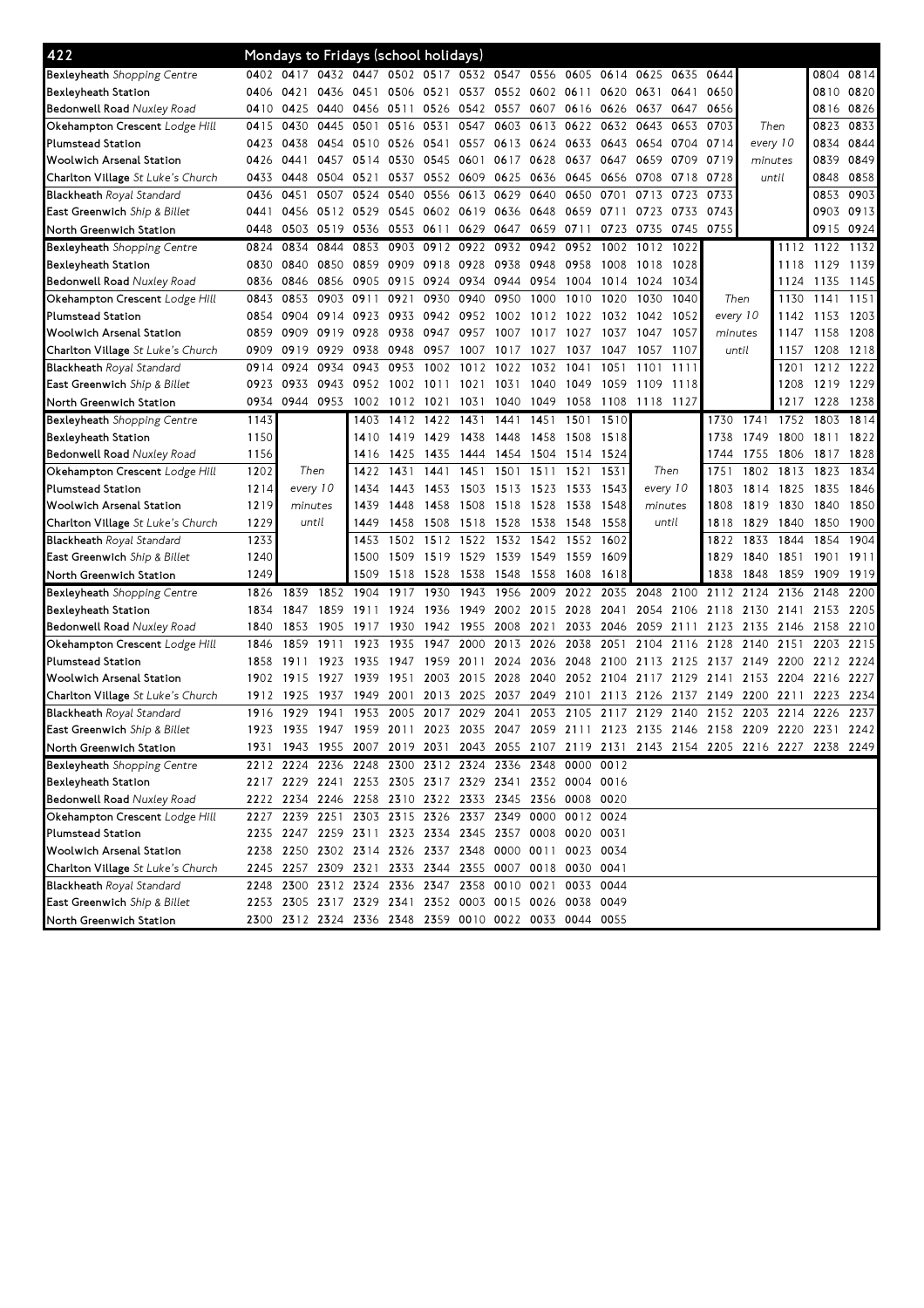| 422                                                              |      | Saturdays (also Good Friday) |      |                                                                                           |           |           |           |                |                |                                    |          |                |      |      |                          |           |      |      |
|------------------------------------------------------------------|------|------------------------------|------|-------------------------------------------------------------------------------------------|-----------|-----------|-----------|----------------|----------------|------------------------------------|----------|----------------|------|------|--------------------------|-----------|------|------|
| Bexleyheath Shopping Centre                                      | 0401 | 0416                         | 0431 | 0446                                                                                      | 0501      |           |           | 0516 0531 0546 |                | 0558 0610 0621                     |          | 0631           | 0641 | 0651 | 0701                     | 0711      | 0721 | 0731 |
| Bexleyheath Station                                              | 0405 | 0420                         | 0435 | 0450                                                                                      | 0505      | 0520 0535 |           |                | 0550 0602 0614 |                                    | 0625     | 0635           | 0645 | 0655 | 0706 0716                |           | 0726 | 0736 |
| <b>Bedonwell Road</b> Nuxley Road                                | 0409 | 0424                         | 0439 | 0454                                                                                      | 0509      | 0524      | 0539      | 0554           | 0606           | 0618                               | 0629     | 0639           | 0649 | 0659 | 0710                     | 0720      | 0730 | 0741 |
| Okehampton Crescent <i>Lodge Hill</i>                            | 0413 | 0428                         | 0443 | 0458                                                                                      | 0513      | 0528      | 0543      | 0558           | 0610           | 0622                               | 0634     | 0644           | 0654 | 0704 | 0715                     | 0725      | 0735 | 0746 |
| Plumstead Station                                                | 0421 | 0436                         | 0451 | 0506                                                                                      | 0521      | 0537      | 0552      | 0607           | 0619 0631      |                                    | 0643     | 0653           | 0703 | 0713 | 0724                     | 0734      | 0744 | 0755 |
| Woolwich Arsenal Station                                         | 0424 | 0439                         | 0454 | 0509                                                                                      | 0524      | 0540      | 0555      | 0610           | 0622           | 0634                               | 0646     | 0656           | 0706 | 0716 | 0727                     | 0738      | 0748 | 0759 |
| <b>Charlton Village</b> St Luke's Church                         | 0431 | 0446                         | 0501 | 0516                                                                                      | 0531      | 0547      | 0602      | 0617           | 0629           | 0642                               | 0654     | 0704           | 0714 | 0724 | 0735                     | 0746      | 0756 | 0807 |
| <b>Blackheath</b> Royal Standard                                 | 0434 | 0449                         | 0504 | 0519                                                                                      | 0534      | 0550      | 0605      | 0620           | 0632           | 0645                               | 0657     | 0707           | 0717 | 0727 | 0738                     | 0749      | 0759 | 0810 |
| <b>East Greenwich</b> Ship & Billet                              | 0439 | 0454                         | 0509 | 0524                                                                                      | 0539      | 0555      | 0610      | 0625           | 0637           | 0650                               | 0702     | 0712           | 0722 | 0732 | 0743                     | 0754      | 0805 | 0816 |
| North Greenwich Station                                          | 0445 | 0500                         | 0515 | 0530                                                                                      | 0545      | 0601      | 0616      |                | 0632 0644      | 0657                               | 0709     | 0719           | 0729 | 0739 | 0750                     | 0801      | 0812 | 0823 |
| <b>Bexleyheath</b> Shopping Centre                               | 0741 | 0751                         | 0801 | 0811                                                                                      | 0821      | 0831      | 0841      | 0850           | 0900           | 0910                               | 0919     | 0928           | 0937 | 0947 | 0957                     | 1006      | 1015 | 1024 |
| Bexleyheath Station                                              | 0746 | 0756                         | 0806 | 0816                                                                                      | 0826      | 0836      | 0846      | 0855           | 0905 0915      |                                    | 0925     | 0934           | 0943 | 0953 | 1003                     | 1012      | 1021 | 1030 |
| <b>Bedonwell Road</b> Nuxley Road                                | 0751 | 0801                         | 0811 | 0821                                                                                      | 0831      | 0841      | 0851      | 0900           | 0910           | 0920                               | 0930     | 0939           | 0948 | 0958 | 1008                     | 1017      | 1027 | 1036 |
| <b>Okehampton Crescent</b> Lodge Hill                            | 0756 | 0806                         | 0816 | 0826                                                                                      | 0836      | 0846      | 0856      | 0905           | 0915           | 0925                               | 0935     | 0944           | 0954 | 1004 | 1014                     | 1023      | 1033 | 1042 |
|                                                                  | 0805 | 0815                         | 0825 | 0836                                                                                      | 0846      | 0856 0906 |           | 0916           | 0926           | 0936                               | 0946     | 0955           | 1005 | 1015 | 1025                     | 1035      | 1045 | 1054 |
| Plumstead Station                                                |      |                              |      |                                                                                           |           | 0900      |           |                | 0930           |                                    |          |                |      |      |                          |           |      | 1059 |
| Woolwich Arsenal Station                                         | 0809 | 0819                         | 0829 | 0840                                                                                      | 0850      |           | 0910      | 0920           |                | 0940                               | 0950     | 1000           | 1010 | 1020 | 1030                     | 1040      | 1050 |      |
| <b>Charlton Village</b> St Luke's Church                         | 0817 | 0827                         | 0837 | 0848                                                                                      | 0859      | 0909      | 0919      | 0929           | 0940           | 0950                               | 1000     | 1010           | 1020 | 1030 | 1040                     | 1050      | 1100 | 1109 |
| <b>Blackheath</b> Royal Standard                                 | 0820 | 0830                         | 0841 | 0852                                                                                      | 0903      | 0913      | 0923      | 0933           | 0944           | 0954                               | 1004     | 1014           | 1024 | 1034 | 1044                     | 1054      | 1104 | 1113 |
| East Greenwich Ship & Billet                                     | 0826 | 0836                         | 0847 | 0858                                                                                      | 0909      | 0919 0929 |           | 0939           | 0950           | 1000                               | 1010     | 1020           | 1030 | 1041 | 1051                     | 1101      | 1111 | 1120 |
| North Greenwich Station                                          | 0833 | 0843                         | 0854 | 0905                                                                                      | 0916 0927 |           | 0937      | 0947 0958      |                | 1008                               |          | 1018 1028 1038 |      | 1049 | 1059                     | -1109     | 1119 | 1129 |
| <b>Bexleyheath</b> Shopping Centre                               | 1034 | 1044                         | 1054 | 1104                                                                                      | 1114      | 1124      | 1133      | 1143           | 1152           | 1201                               |          |                | 1401 | 1412 | 1422                     | 1432      | 1442 | 1452 |
| Bexleyheath Station                                              | 1041 | 1051                         | 1101 | 1111                                                                                      | 1121      | 1131      | 1141      | 1151           | 1200           | 1209                               |          |                | 1409 | 1420 | 1430                     | 1440      | 1449 | 1459 |
| <b>Bedonwell Road</b> Nuxley Road                                | 1047 | 1057                         | 1107 | 1117                                                                                      | 1127      | 1137      | 1147      | 1157           | 1206           | 1215                               |          |                | 1415 | 1426 | 1436                     | 1446      | 1455 | 1505 |
| <b>Okehampton Crescent</b> Lodge Hill                            | 1053 | 1103                         | 1113 | 1123                                                                                      | 1133      | 1143      | 1153      | 1203           | 1212           | 1221                               | Then     |                | 1421 | 1432 | 1442                     | 1452      | 1501 | 1511 |
| Plumstead Station                                                | 1105 | 1115                         | 1126 | 1136                                                                                      | 1146      | 1156      | 1206      | 1216           | 1225           | 1234                               | every 10 |                | 1434 | 1444 |                          | 1454 1504 | 1513 | 1523 |
| Woolwich Arsenal Station                                         | 1110 | 1120                         | 1131 | 1141                                                                                      | 1151      | 1201      | 1211      | 1221           | 1230           | 1239                               | minutes  |                | 1439 | 1449 | 1459 1509                |           | 1518 | 1528 |
| <b>Charlton Village</b> St Luke's Church                         | 1120 | 1130                         | 1141 | 1151                                                                                      | 1201      | 1211      | 1221      | 1231           | 1240           | 1249                               | until    |                | 1449 | 1459 | 1509                     | 1519      | 1528 | 1538 |
| <b>Blackheath</b> Royal Standard                                 | 1124 | 1134                         | 1145 | 1155                                                                                      | 1205      | 1215      | 1225      | 1235           | 1244           | 1253                               |          |                | 1453 | 1503 | 1513                     | 1523      | 1532 | 1542 |
| <b>East Greenwich</b> Ship & Billet                              | 1131 | 1141                         | 1152 | 1202                                                                                      |           | 1212 1222 | 1232      | 1242 1251      |                | 1300                               |          |                | 1500 | 1510 | 1520                     | 1530      | 1539 | 1549 |
| North Greenwich Station                                          | 1140 |                              | 1201 | 1211                                                                                      | 1221      |           | 1231 1241 | 1251           | 1300           | 1310                               |          |                | 1510 | 1520 | 1530                     | 1540      | 1549 | 1559 |
|                                                                  |      | 1150                         |      |                                                                                           |           |           |           |                |                |                                    |          |                |      |      |                          |           |      |      |
| <b>Bexleyheath</b> Shopping Centre                               | 1502 |                              |      | 1642                                                                                      | 1653      |           |           | 1803           | 1813           | 1823                               | 1835     | 1847           | 1859 | 1911 | 1923                     | 1935      | 1947 | 1959 |
| Bexleyheath Station                                              | 1509 |                              |      | 1649                                                                                      | 1700      |           |           | 1810           | 1819           | 1829                               | 1841     | 1853           | 1905 | 1917 | 1929                     | 1941      | 1953 | 2005 |
| <b>Bedonwell Road</b> Nuxley Road                                | 1515 |                              |      | 1655                                                                                      | 1706      |           |           | 1816           | 1825           | 1835                               | 1847     | 1859           | 1911 | 1922 | 1934                     | 1946      | 1958 | 2010 |
| <b>Okehampton Crescent</b> Lodge Hill                            | 1521 | Then                         |      | 1701                                                                                      | 1712      | Then      |           | 1822           | 1831           | 1840                               | 1852     | 1904           | 1916 | 1927 | 1939                     | 1951      | 2003 | 2015 |
| Plumstead Station                                                | 1533 | every 10                     |      | 1713                                                                                      | 1724      | every 10  |           | 1834           | 1843           | 1852                               | 1903     | 1915           | 1927 | 1938 | 1949                     | 2001      | 2013 | 2025 |
| Woolwich Arsenal Station                                         | 1538 | minutes                      |      | 1718                                                                                      | 1728      | minutes   |           | 1838           | 1847           | 1856                               | 1907     | 1919           | 1931 | 1942 | 1953                     | 2005      | 2017 | 2029 |
| <b>Charlton Village</b> St Luke's Church                         | 1548 | until                        |      | 1728                                                                                      | 1738      | until     |           | 1848           | 1857           | 1906                               | 1917     | 1929           | 1941 | 1952 | 2003                     | 2014      | 2026 | 2038 |
|                                                                  | 1552 |                              |      | 1732                                                                                      | 1742      |           |           | 1852           | 1901           | 1910                               | 1921     | 1933           | 1945 | 1956 | 2007                     | 2018      | 2030 | 2042 |
| Blackheath Royal Standard<br><b>East Greenwich</b> Ship & Billet | 1559 |                              |      |                                                                                           | 1739 1749 |           |           | 1859           |                | 1908 1917 1928 1940 1951           |          |                |      |      | 2002 2013 2024 2036 2048 |           |      |      |
|                                                                  |      |                              |      |                                                                                           |           |           |           |                |                |                                    |          |                |      |      |                          |           | 2044 | 2056 |
| North Greenwich Station                                          | 1609 |                              |      | 1749                                                                                      | 1759      |           |           |                |                | 1909 1918 1927 1938 1949 2000 2011 |          |                |      |      | 2022 2033                |           |      |      |
| <b>Bexleyheath</b> Shopping Centre                               |      |                              |      | 2011 2023 2035 2047 2059 2111 2123 2135 2147 2159 2211 2222 2234 2246 2259 2311 2324 2336 |           |           |           |                |                |                                    |          |                |      |      |                          |           |      |      |
| Bexleyheath Station                                              |      |                              |      | 2017 2029 2041 2053 2105 2117 2129 2141 2153 2205 2217 2228 2240 2252 2305 2317 2330 2342 |           |           |           |                |                |                                    |          |                |      |      |                          |           |      |      |
| <b>Bedonwell Road</b> Nuxley Road                                |      |                              |      | 2022 2034 2046 2058 2110 2122 2134 2146 2158 2210 2222 2233 2245 2257 2310 2322 2335 2347 |           |           |           |                |                |                                    |          |                |      |      |                          |           |      |      |
| Okehampton Crescent <i>Lodge Hill</i>                            |      |                              |      | 2027 2039 2051 2103 2115 2127 2139 2151 2203 2215 2227 2238 2250 2302 2315 2327 2340      |           |           |           |                |                |                                    |          |                |      |      |                          |           |      | 2351 |
| Plumstead Station                                                |      |                              |      | 2037 2049 2101 2113 2125 2137 2149 2201 2213 2224 2236 2247 2259 2311 2323 2335 2348      |           |           |           |                |                |                                    |          |                |      |      |                          |           |      | 2359 |
| Woolwich Arsenal Station                                         |      |                              |      | 2041 2053 2105 2117 2129 2141 2153 2205 2217 2228 2240 2251 2303 2314 2326 2338 2351      |           |           |           |                |                |                                    |          |                |      |      |                          |           |      | 0002 |
| Charlton Village St Luke's Church                                |      |                              |      | 2050 2102 2114 2126 2138 2149 2201 2213 2225 2236 2248 2259 2311 2322 2334 2346 2358      |           |           |           |                |                |                                    |          |                |      |      |                          |           |      | 0009 |
| <b>Blackheath</b> Royal Standard                                 |      |                              |      | 2053 2105 2117 2129 2141 2152 2204 2216 2228 2239 2251 2302 2314 2325 2337 2349 0001      |           |           |           |                |                |                                    |          |                |      |      |                          |           |      | 0012 |
| <b>East Greenwich</b> Ship & Billet                              |      |                              |      | 2059 2110 2122 2134 2146 2157 2209 2221 2233 2244 2256 2307 2319 2330 2342 2354 0006 0017 |           |           |           |                |                |                                    |          |                |      |      |                          |           |      |      |
| North Greenwich Station                                          |      |                              |      | 2107 2118 2130 2142 2154 2205 2217 2229 2241 2252 2303 2314 2326 2337 2349 0001 0013 0024 |           |           |           |                |                |                                    |          |                |      |      |                          |           |      |      |
| Bexleyheath Shopping Centre                                      |      | 2348 0000 0012               |      |                                                                                           |           |           |           |                |                |                                    |          |                |      |      |                          |           |      |      |
| Bexleyheath Station                                              |      | 2353 0005 0017               |      |                                                                                           |           |           |           |                |                |                                    |          |                |      |      |                          |           |      |      |
| <b>Bedonwell Road</b> Nuxley Road                                |      | 2358 0009 0021               |      |                                                                                           |           |           |           |                |                |                                    |          |                |      |      |                          |           |      |      |
| Okehampton Crescent <i>Lodge Hill</i>                            |      | 0002 0013 0025               |      |                                                                                           |           |           |           |                |                |                                    |          |                |      |      |                          |           |      |      |
| Plumstead Station                                                |      | 0010 0020 0032               |      |                                                                                           |           |           |           |                |                |                                    |          |                |      |      |                          |           |      |      |
| Woolwich Arsenal Station                                         |      | 0013 0023 0035               |      |                                                                                           |           |           |           |                |                |                                    |          |                |      |      |                          |           |      |      |
| <b>Charlton Village</b> St Luke's Church                         |      | 0020 0030 0042               |      |                                                                                           |           |           |           |                |                |                                    |          |                |      |      |                          |           |      |      |
| <b>Blackheath</b> Royal Standard                                 |      | 0023 0033 0045               |      |                                                                                           |           |           |           |                |                |                                    |          |                |      |      |                          |           |      |      |
| <b>East Greenwich</b> Ship & Billet                              |      | 0028 0038 0050               |      |                                                                                           |           |           |           |                |                |                                    |          |                |      |      |                          |           |      |      |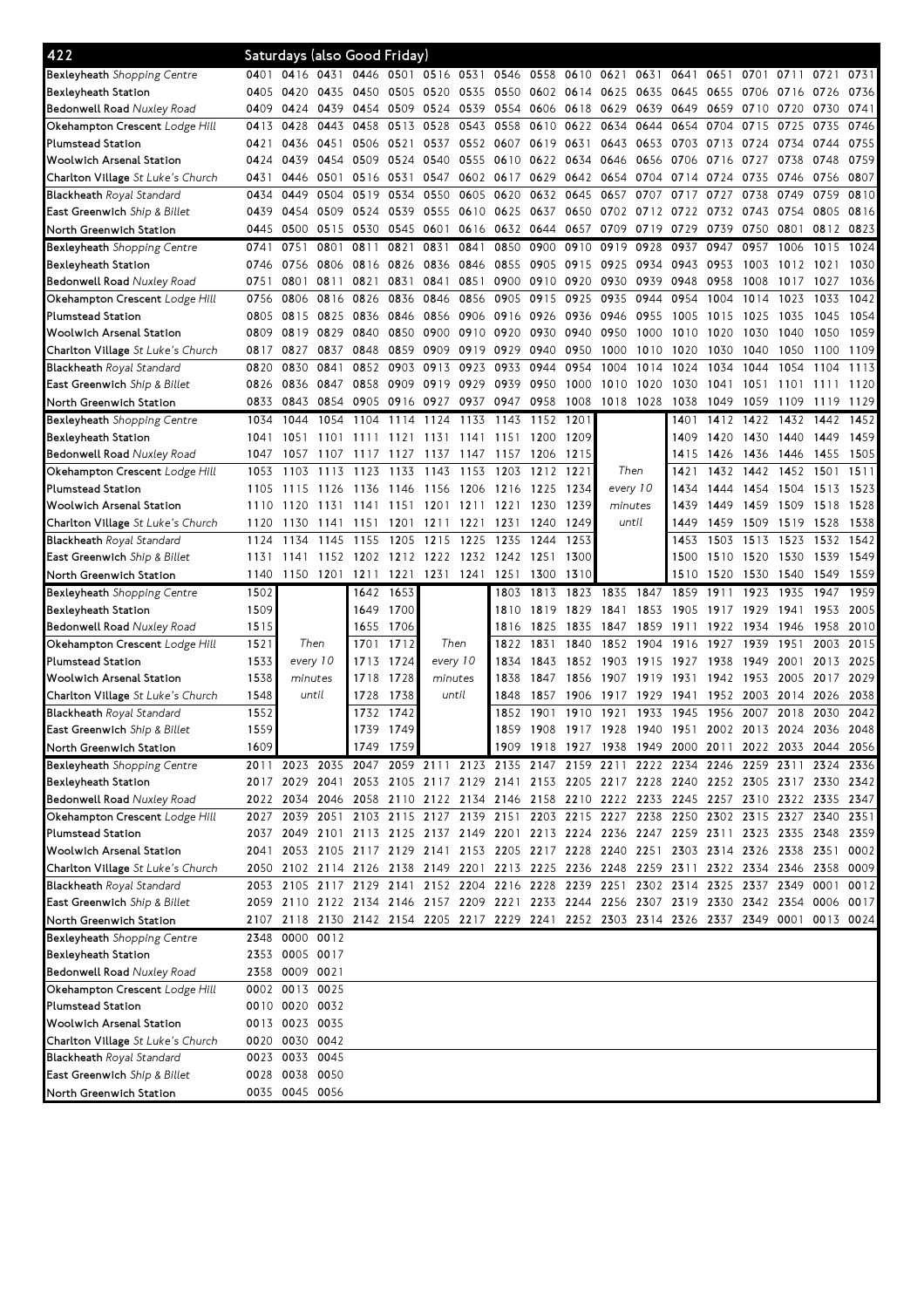| 422                                |      |           |           | Sundays and other Public Holidays (except Christmas Day) |      |                |      |           |                |      |                                                                            |           |      |           |                          |                |      |      |
|------------------------------------|------|-----------|-----------|----------------------------------------------------------|------|----------------|------|-----------|----------------|------|----------------------------------------------------------------------------|-----------|------|-----------|--------------------------|----------------|------|------|
| <b>Bexleyheath</b> Shopping Centre | 0402 | 0432      |           |                                                          |      |                |      |           |                |      | 0502 0532 0602 0632 0647 0702 0717 0732 0747                               | 0801      | 0815 | 0829      | 0844 0859                |                | 0911 | 0923 |
| Bexleyheath Station                | 0406 | 0436      | 0506 0536 |                                                          |      | 0606 0636 0651 |      | 0706 0721 |                | 0737 | 0752 0806                                                                  |           | 0820 | 0834      | 0849 0904                |                | 0916 | 0928 |
| Bedonwell Road Nuxley Road         | 0410 | 0440      | 0510 0540 |                                                          | 0610 | 0640           | 0655 | 0710      | 0725           | 0741 | 0756                                                                       | 0810      | 0824 | 0839      | 0854 0909                |                | 0921 | 0933 |
| Okehampton Crescent Lodge Hill     | 0414 | 0444      | 0514      | 0544                                                     | 0615 | 0645           | 0700 | 0715      | 0730           | 0746 | 0801                                                                       | 0815      | 0829 | 0844      | 0859                     | 0914           | 0926 | 0938 |
| <b>Plumstead Station</b>           | 0422 | 0452      | 0523      | 0553                                                     | 0624 | 0655           | 0710 | 0725      | 0740           | 0756 | 0811                                                                       | 0825      | 0839 | 0854      | 0909                     | 0924           | 0936 | 0948 |
| <b>Woolwich Arsenal Station</b>    | 0425 | 0455      | 0526 0556 |                                                          | 0627 | 0658           | 0713 | 0728      | 0743           | 0759 | 0814                                                                       | 0829      | 0843 | 0858      | 0913 0928                |                | 0940 | 0952 |
| Charlton Village St Luke's Church  | 0432 | 0502      | 0533      | 0603                                                     | 0634 | 0705           | 0720 | 0735      | 0750           | 0806 | 0821                                                                       | 0836      | 0850 | 0905      | 0920                     | 0935           | 0948 | 1000 |
| Blackheath Royal Standard          | 0435 | 0505      | 0536      | 0606                                                     | 0637 | 0708           | 0723 | 0738      | 0753           | 0809 | 0824                                                                       | 0839      | 0853 | 0908      | 0923                     | 0938           | 0951 | 1004 |
| East Greenwich Ship & Billet       | 0440 | 0510      | 0541      | 0611                                                     |      | 0642 0713 0728 |      | 0744 0759 |                | 0815 | 0830                                                                       | 0845      | 0859 | 0914      | 0929                     | 0944           | 0957 | 1010 |
| North Greenwich Station            | 0446 | 0516      | 0547      | 0618                                                     | 0649 | 0720           | 0735 | 0751      | 0806 0822      |      | 0837                                                                       | 0852      | 0906 | 0921      | 0936 0952                |                | 1005 | 1018 |
| <b>Bexleyheath</b> Shopping Centre | 0935 | 0947      | 0959      | 1011                                                     | 1023 | 1035           | 1047 | 1058      | 1110           | 1121 | 1132                                                                       | 1143      | 1154 | 1206      | 1217                     | 1228           | 1240 | 1252 |
| Bexleyheath Station                | 0940 | 0952      | 1005      | 1017                                                     | 1029 | 1041           | 1053 | 1104      | 1116           | 1127 | 1138                                                                       | 1150      | 1201 | 1213      | 1224                     | 1235           | 1247 | 1259 |
| <b>Bedonwell Road Nuxley Road</b>  | 0945 | 0957      | 1010      | 1022                                                     | 1034 | 1046           | 1058 | 1109      | 1121           | 1132 | 1143                                                                       | 1155      | 1206 | 1218      | 1229                     | 1240           | 1252 | 1305 |
| Okehampton Crescent Lodge Hill     | 0950 | 1002      | 1015      | 1027                                                     | 1039 | 1051           | 1103 | 1115      | 1127           | 1138 | 1149                                                                       | 1201      | 1212 | 1224      | 1235                     | 1246           | 1258 | 1311 |
| Plumstead Station                  | 1001 | 1013      | 1026      | 1038                                                     | 1050 | 1102           | 1114 | 1126      | 1138           | 1149 | 1201                                                                       | 1213      | 1224 | 1236      | 1248                     | 1259           | 1311 | 1324 |
| <b>Woolwich Arsenal Station</b>    | 1005 | 1017      | 1030      | 1042                                                     | 1054 | 1106           | 1118 |           | 1130 1142 1153 |      | 1205                                                                       | 1217      | 1228 | 1240      | 1252 1304                |                | 1316 | 1329 |
| Charlton Village St Luke's Church  | 1013 | 1026      | 1039      | 1051                                                     | 1103 | 1115           | 1127 | 1139      | 1151           | 1202 | 1214                                                                       | 1226      | 1238 | 1250      | 1302 1314                |                | 1326 | 1339 |
| <b>Blackheath</b> Royal Standard   | 1017 | 1030      | 1043      | 1055                                                     | 1107 | 1119           | 1131 | 1143      | 1155           | 1206 | 1218                                                                       | 1230      | 1242 | 1254      | 1306                     | 1318           | 1330 | 1343 |
| East Greenwich Ship & Billet       | 1023 | 1036      | 1049      | 1102                                                     | 1114 | 1126           | 1138 | 1150      | 1202 1214      |      | 1226                                                                       | 1238      | 1250 | 1302      | 1314                     | 1326           | 1338 | 1350 |
| North Greenwich Station            | 1031 | 1044      | 1057      | 1110                                                     | 1122 | 1134           | 1147 | 1159      | 1211           | 1223 | 1235                                                                       | 1247      | 1259 | 1311      | 1323                     | 1335           | 1347 | 1359 |
| Bexleyheath Shopping Centre        | 1304 | 1316      | 1329      | 1341                                                     | 1353 | 1406           | 1418 | 1431      | 1443           | 1455 | 1507                                                                       | 1520      | 1532 | 1544      | 1557                     | 1609           | 1621 | 1633 |
| <b>Bexleyheath Station</b>         | 1311 | 1323      | 1336      | 1348                                                     | 1400 | 1413           | 1425 | 1437      | 1449           | 1501 | 1513                                                                       | 1526      | 1538 | 1550      | 1603                     | 1615           | 1627 | 1639 |
| Bedonwell Road Nuxley Road         | 1317 | 1329      | 1342      | 1354                                                     | 1406 | 1419           | 1431 | 1443      | 1455           | 1507 | 1519                                                                       | 1532      | 1544 | 1556      | 1609                     | 1621           | 1633 | 1645 |
| Okehampton Crescent Lodge Hill     | 1323 | 1335      | 1348      | 1400                                                     | 1412 | 1425           | 1437 | 1449      | 1501           | 1513 | 1525                                                                       | 1538      | 1550 | 1602      | 1614                     | 1626           | 1638 | 1650 |
| <b>Plumstead Station</b>           | 1336 | 1348      | 1400      | 1412                                                     | 1424 | 1437           | 1449 | 1501      | 1513           | 1525 | 1537                                                                       | 1549      | 1601 | 1613      | 1625                     | 1637           | 1649 | 1701 |
| <b>Woolwich Arsenal Station</b>    | 1341 | 1353      | 1405      | 1417                                                     | 1429 | 1441           | 1453 | 1505      | 1517           | 1529 | 1541                                                                       | 1553      | 1605 | 1617      | 1629                     | 1641           | 1653 | 1705 |
| Charlton Village St Luke's Church  | 1351 | 1403      | 1415      | 1427                                                     | 1439 | 1451           | 1503 | 1515      | 1527           | 1539 | 1551                                                                       | 1603      | 1615 | 1627      | 1639                     | 1651           | 1703 | 1715 |
| Blackheath Royal Standard          | 1355 | 1407      | 1419      | 1431                                                     | 1443 | 1455           | 1507 | 1519      | 1531           | 1543 | 1555                                                                       | 1607      | 1619 | 1631      | 1643                     | 1655           | 1707 | 1719 |
| East Greenwich Ship & Billet       | 1402 | 1414      | 1426      | 1438                                                     | 1450 | 1502           | 1514 | 1526      | 1538           | 1550 | 1602                                                                       | 1614      | 1626 | 1638      | 1650                     | 1702           | 1714 | 1726 |
| North Greenwich Station            | 1411 | 1423      | 1435      | 1447                                                     | 1459 | 1511           | 1523 | 1535      | 1547           | 1559 | 1611                                                                       | 1623 1635 |      | 1647      | 1659                     | 1711           | 1723 | 1735 |
| Bexleyheath Shopping Centre        | 1645 | 1658      | 1710      | 1722                                                     | 1734 | 1747           | 1759 | 1811      | 1823           | 1835 | 1847                                                                       |           |      | 2023      | 2036                     | 2048           | 2100 | 2112 |
| Bexleyheath Station                | 1651 | 1704      | 1716      | 1728                                                     | 1740 | 1753           | 1805 | 1817      | 1829           | 1841 | 1852                                                                       |           |      | 2028      | 2041                     | 2053           | 2105 | 2117 |
| <b>Bedonwell Road Nuxley Road</b>  | 1657 | 1709      | 1721      | 1733                                                     | 1745 | 1758           | 1810 | 1822      | 1834           | 1846 | 1857                                                                       |           |      | 2033      | 2046 2057                |                | 2109 | 2121 |
| Okehampton Crescent Lodge Hill     | 1702 | 1714      | 1726      | 1738                                                     | 1750 | 1803           | 1815 | 1827      | 1839           | 1851 | 1902                                                                       | Then      |      | 2038      | 2051                     | 2102           | 2113 | 2125 |
| Plumstead Station                  | 1713 | 1725      | 1737      | 1749                                                     | 1801 | 1814           | 1826 | 1837      | 1849           | 1901 | 1911                                                                       | every 12  |      | 2047      | 2100                     | 2111           | 2122 | 2134 |
| <b>Woolwich Arsenal Station</b>    | 1717 | 1729      | 1741      | 1753                                                     | 1805 | 1818           | 1830 | 1841      | 1853           | 1905 | 1915                                                                       | minutes   |      | 2051      |                          | 2103 2114 2125 |      | 2137 |
| Charlton Village St Luke's Church  | 1727 | 1739      | 1751      | 1803                                                     |      | 1814 1827      | 1839 | 1850      | 1902           | 1913 | 1923                                                                       | until     |      | 2059      | 2111 2122                |                | 2133 | 2145 |
| <b>Blackheath Royal Standard</b>   | 1731 | 1743      | 1755      | 1807                                                     | 1818 | 1831           | 1842 | 1853      | 1905           | 1916 | 1926                                                                       |           |      | 2102      | 2114 2125                |                | 2136 | 2148 |
| East Greenwich Ship & Billet       | 1738 | 1750      |           | 1802 1814                                                |      | 1825 1837      | 1848 | 1859      | 1911           | 1921 | 1931                                                                       |           |      |           | 2107 2119 2130 2141      |                |      | 2153 |
| North Greenwich Station            |      |           |           | 1747 1759 1811 1823 1834 1846 1857 1908 1919 1929 1939   |      |                |      |           |                |      |                                                                            |           |      |           | 2115 2127 2138 2149 2201 |                |      |      |
| Bexleyheath Shopping Centre        |      |           |           |                                                          |      |                |      |           |                |      | 2124 2136 2148 2200 2212 2224 2236 2248 2300 2312 2324 2336 2348 0000 0012 |           |      |           |                          |                |      |      |
| Bexleyheath Station                |      |           |           |                                                          |      |                |      |           |                |      | 2129 2141 2153 2205 2217 2229 2241 2253 2305 2316 2328 2340 2352 0004 0016 |           |      |           |                          |                |      |      |
| Bedonwell Road Nuxley Road         |      |           |           |                                                          |      |                |      |           |                |      | 2133 2145 2157 2209 2221 2233 2245 2257 2309 2320 2332 2344 2356 0008 0020 |           |      |           |                          |                |      |      |
| Okehampton Crescent Lodge Hill     |      |           |           |                                                          |      |                |      |           |                |      | 2137 2149 2201 2213 2225 2237 2249 2301 2313 2324 2336 2348 0000 0012 0024 |           |      |           |                          |                |      |      |
| <b>Plumstead Station</b>           |      |           |           |                                                          |      |                |      |           |                |      | 2146 2158 2209 2221 2233 2245 2257 2309 2320 2331 2343 2355 0007 0019 0031 |           |      |           |                          |                |      |      |
| Woolwich Arsenal Station           |      |           |           |                                                          |      |                |      |           |                |      | 2149 2201 2212 2224 2236 2248 2300 2312 2323 2334 2346 2358 0010 0022 0034 |           |      |           |                          |                |      |      |
| Charlton Village St Luke's Church  |      |           |           |                                                          |      |                |      |           |                |      | 2156 2208 2219 2231 2243 2255 2307 2319 2330 2341 2353 0005 0017 0029 0041 |           |      |           |                          |                |      |      |
| <b>Blackheath Royal Standard</b>   |      | 2159 2211 |           |                                                          |      |                |      |           |                |      | 2222 2234 2246 2258 2310 2322 2333 2344 2356 0008 0020                     |           |      | 0032 0044 |                          |                |      |      |
| East Greenwich Ship & Billet       |      |           |           |                                                          |      |                |      |           |                |      | 2204 2216 2227 2239 2251 2303 2315 2327 2338 2349 0001 0013 0025 0037 0049 |           |      |           |                          |                |      |      |
| North Greenwich Station            |      |           |           |                                                          |      |                |      |           |                |      | 2212 2224 2235 2247 2258 2310 2322 2334 2345 2356 0007 0019 0031 0043 0055 |           |      |           |                          |                |      |      |

Operated by Stagecoach London

www.londonbusroutes.net

(5.10.19)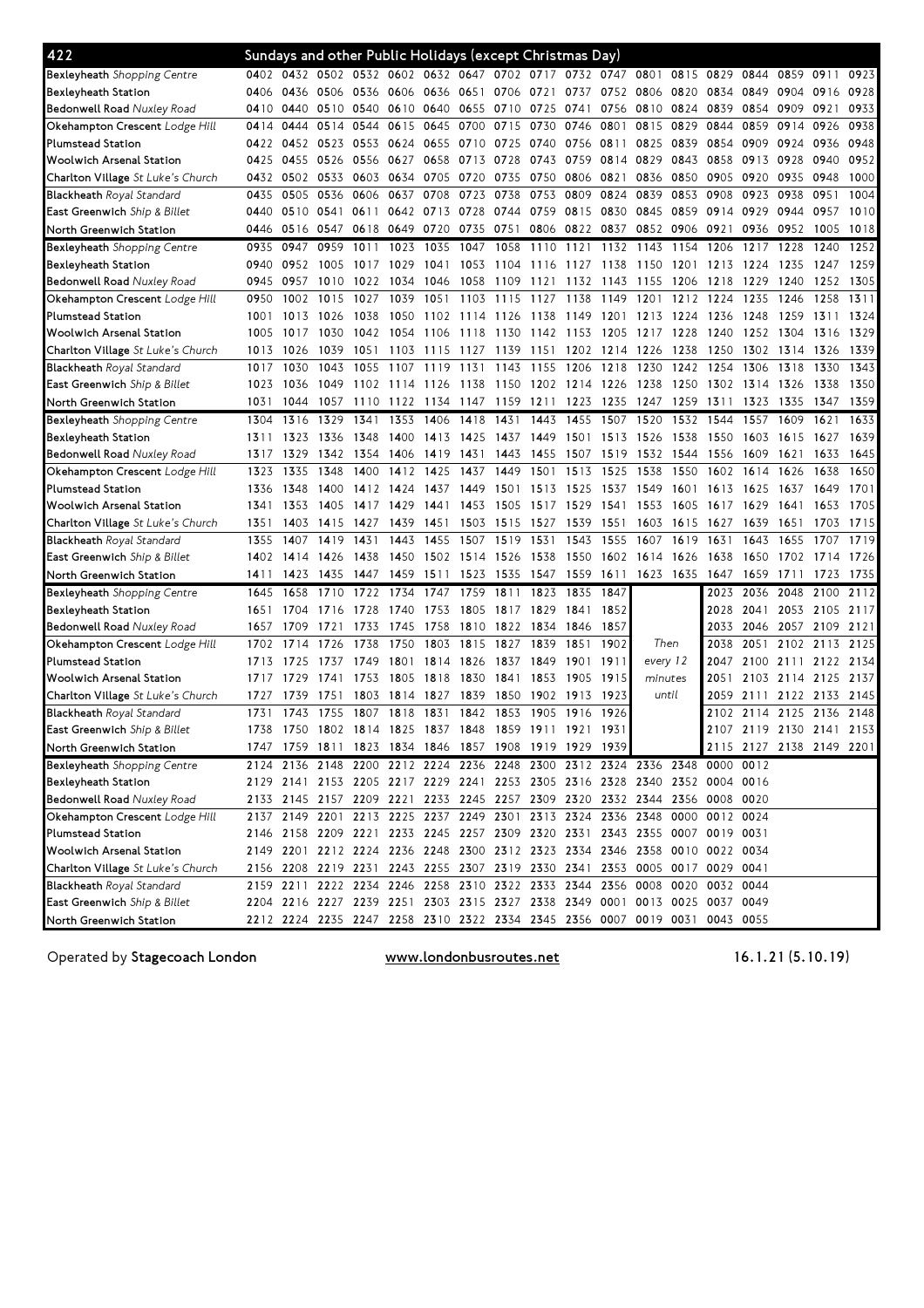## 422 North Greenwich – Woolwich – Bexleyheath

| 422                                                                |      | Mondays to Fridays (school days) |       |                                                                                                        |                |           |      |           |      |                                                                                           |          |          |      |      |                     |                |      |      |
|--------------------------------------------------------------------|------|----------------------------------|-------|--------------------------------------------------------------------------------------------------------|----------------|-----------|------|-----------|------|-------------------------------------------------------------------------------------------|----------|----------|------|------|---------------------|----------------|------|------|
| North Greenwich Station                                            | 0500 | 0515 0530                        |       | 0545 0600                                                                                              |                | 0615      | 0630 | 0645      | 0655 | 0705                                                                                      | 0715     |          |      | 0825 | 0835                | 0846           | 0857 | 0907 |
| East Greenwich Ship & Billet                                       | 0504 | 0519                             | 0534  | 0549                                                                                                   | 0604           | 0619      | 0635 | 0650      | 0701 | 0711                                                                                      | 0722     |          |      | 0832 | 0842                | 0852 0902      |      | 0912 |
| <b>Blackheath</b> Royal Standard                                   | 0511 | 0526 0541                        |       | 0556                                                                                                   | 0611           | 0626      | 0643 | 0659      | 0710 | 0721                                                                                      | 0732     |          |      | 0842 | 0852 0902 0911      |                |      | 0921 |
| Charlton Village St Luke's Church                                  | 0514 | 0529                             | 0544  | 0559                                                                                                   | 0614           | 0629      | 0646 | 0702      | 0713 | 0724                                                                                      | 0736     | Then     |      | 0846 | 0856                | 0906           | 0915 | 0925 |
| <b>Woolwich Arsenal Station</b>                                    | 0521 | 0536                             | 0552  | 0607                                                                                                   | 0622           | 0637      | 0654 | 0710 0722 |      | 0733                                                                                      | 0745     | every 10 |      | 0855 | 0906                | 0916 0925      |      | 0934 |
| <b>Plumstead Station</b>                                           | 0525 | 0541                             | 0557  | 0612 0627                                                                                              |                | 0643      | 0700 | 0716 0728 |      | 0739                                                                                      | 0751     | minutes  |      | 0901 |                     | 0912 0922 0932 |      | 0941 |
| Okehampton Crescent Lodge Hill                                     | 0532 | 0548                             | 0605  | 0620                                                                                                   | 0635           | 0652      | 0710 | 0726      | 0738 | 0749                                                                                      | 0801     | until    |      | 0911 | 0922                | 0932           | 0942 | 0951 |
| Bedonwell Road Nuxley Road                                         | 0537 | 0553                             | 0610  | 0625                                                                                                   | 0640           | 0657      | 0715 | 0732      | 0744 | 0755                                                                                      | 0807     |          |      | 0917 | 0928                | 0938           | 0948 | 0957 |
| Bexleyheath Station                                                | 0542 | 0558                             | 0615  | 0630                                                                                                   | 0646           | 0704      | 0722 | 0739      | 0751 | 0802                                                                                      | 0814     |          |      | 0924 | 0934                | 0944           | 0954 | 1003 |
| <b>Bexleyheath</b> Shopping Centre                                 | 0547 | 0604                             | 0621  | 0637                                                                                                   | 0653           | 0711      | 0729 | 0746      | 0758 | 0809                                                                                      | 0821     |          |      | 0931 | 0941                | 0951           | 1001 | 1010 |
| North Greenwich Station                                            | 0918 |                                  |       | 1028                                                                                                   | 1037           | 1047      | 1056 | 1106      | 1115 |                                                                                           |          | 1235     | 1244 | 1254 | 1304                | 1313           | 1323 | 1332 |
| East Greenwich Ship & Billet                                       | 0923 |                                  |       | 1033                                                                                                   | 1042           | 1052      | 1101 | 1111      | 1120 |                                                                                           |          | 1240     | 1249 | 1259 | 1309                | 1318           | 1328 | 1337 |
| <b>Blackheath</b> Royal Standard                                   | 0932 |                                  |       | 1042                                                                                                   | 1052           | 1102 1111 |      | 1121      | 1130 |                                                                                           |          | 1250     | 1259 | 1309 | 1319                | 1328           | 1338 | 1347 |
| <b>Charlton Village</b> St Luke's Church                           | 0936 | Then                             |       | 1046                                                                                                   | 1056           | 1106      | 1115 | 1125      | 1134 | Then                                                                                      |          | 1254     | 1303 | 1313 | 1323                | 1332           | 1342 | 1351 |
| <b>Woolwich Arsenal Station</b>                                    | 0945 | every 10                         |       | 1055                                                                                                   | 1105           | 1115      | 1124 | 1134      | 1144 | every 10                                                                                  |          | 1304     | 1313 | 1323 | 1333                | 1342           | 1352 | 1401 |
| <b>Plumstead Station</b>                                           | 0952 | minutes                          |       | 1102                                                                                                   | 1112           | 1122      | 1131 | 1141      | 1151 | minutes                                                                                   |          | 1311     | 1320 | 1330 | 1340                | 1349           | 1359 | 1408 |
| Okehampton Crescent Lodge Hill                                     | 1001 |                                  | until | 1111                                                                                                   | 1121           | 1131      | 1141 | 1151      | 1201 | until                                                                                     |          | 1321     | 1331 | 1341 | 1351                | 1400           | 1410 | 1419 |
| Bedonwell Road Nuxley Road                                         | 1007 |                                  |       | 1117                                                                                                   | 1127           | 1137      | 1147 | 1157      | 1207 |                                                                                           |          | 1327     | 1337 | 1347 | 1357                | 1406           | 1416 | 1425 |
| <b>Bexleyheath Station</b>                                         | 1013 |                                  |       | 1123                                                                                                   | 1133           | 1143 1153 |      | 1203      | 1213 |                                                                                           |          | 1333     | 1343 | 1353 | 1403                | 1412 1422      |      | 1431 |
| <b>Bexleyheath</b> Shopping Centre                                 | 1020 |                                  |       | 1130                                                                                                   | 1140           | 1150      | 1200 | 1210      | 1220 |                                                                                           |          | 1340     | 1350 | 1400 | 1410                | 1419           | 1429 | 1438 |
| North Greenwich Station                                            | 1342 | 1352                             | 1402  | 1412                                                                                                   | 1422           | 1431      | 1440 | 1449      | 1459 | 1509                                                                                      | 1519     | 1528     | 1538 | 1548 | 1558                | 1608           | 1618 | 1628 |
| <b>East Greenwich</b> Ship & Billet                                | 1347 | 1357                             | 1407  | 1417                                                                                                   | 1427           | 1436      | 1445 | 1454      | 1504 | 1514                                                                                      | 1524     | 1533     | 1543 | 1553 | 1603                | 1613           | 1623 | 1633 |
| <b>Blackheath Royal Standard</b>                                   | 1357 | 1407                             | 1417  | 1427                                                                                                   | 1437           | 1446      | 1456 | 1505      | 1515 | 1525                                                                                      | 1535     | 1544     | 1554 | 1604 | 1614                | 1624           | 1634 | 1644 |
| Charlton Village St Luke's Church                                  | 1401 | 1411                             | 1421  | 1431                                                                                                   | 1441           | 1450      | 1500 | 1510      | 1520 | 1530                                                                                      | 1540     | 1549     | 1559 | 1609 | 1619                | 1629           | 1639 | 1649 |
| <b>Woolwich Arsenal Station</b>                                    | 1411 | 1421                             | 1431  | 1441                                                                                                   | 1451           | 1500      | 1510 | 1520      | 1530 | 1540                                                                                      | 1550     | 1600     | 1610 | 1620 | 1630                | 1640           | 1650 | 1700 |
| <b>Plumstead Station</b>                                           | 1418 | 1428                             | 1438  | 1448                                                                                                   | 1458           | 1508      | 1518 | 1528      | 1538 | 1548                                                                                      | 1558     | 1608     | 1618 | 1628 | 1638                | 1648           | 1658 | 1708 |
| Okehampton Crescent Lodge Hill                                     | 1429 | 1440                             | 1451  | 1501                                                                                                   | 1511           | 1521      | 1531 | 1541      | 1551 | 1601                                                                                      | 1611     | 1621     | 1631 | 1641 | 1651                | 1701           | 1711 | 1721 |
| Bedonwell Road Nuxley Road                                         | 1435 | 1446                             | 1457  | 1507                                                                                                   | 1517           | 1527      | 1537 | 1547      | 1557 | 1607                                                                                      | 1617     | 1627     | 1637 | 1647 | 1657                | 1708           | 1718 | 1728 |
| Bexleyheath Station                                                | 1441 | 1452                             | 1503  | 1513                                                                                                   | 1523           | 1533      | 1543 | 1553      | 1603 | 1613                                                                                      | 1623     | 1633     | 1643 | 1653 | 1703                | 1714           | 1724 | 1734 |
| <b>Bexleyheath</b> Shopping Centre                                 | 1448 | 1459                             | 1510  | 1520                                                                                                   | 1530           | 1540      | 1550 | 1600      | 1610 | 1620                                                                                      | 1630     | 1640     | 1651 | 1701 | 1711                | 1722           | 1733 | 1743 |
| North Greenwich Station                                            | 1638 | 1648                             | 1658  | 1709                                                                                                   | 1720           | 1730      | 1741 | 1751      | 1801 | 1811                                                                                      | 1821     | 1831     | 1841 | 1851 | 1901                | 1911           | 1922 | 1934 |
| East Greenwich Ship & Billet                                       | 1643 | 1653                             | 1703  | 1714                                                                                                   | 1725           | 1736      | 1747 | 1757      | 1807 | 1817                                                                                      | 1827     | 1837     | 1847 | 1857 | 1907                | 1917           | 1928 | 1940 |
|                                                                    |      |                                  |       |                                                                                                        |                |           |      |           |      |                                                                                           |          |          |      |      |                     |                |      |      |
|                                                                    |      |                                  |       |                                                                                                        |                |           |      |           |      |                                                                                           |          |          |      |      |                     |                |      |      |
| <b>Blackheath Royal Standard</b>                                   | 1654 | 1704                             | 1714  | 1725                                                                                                   | 1736           | 1747      | 1758 | 1808      | 1818 | 1828                                                                                      | 1838     | 1848     | 1857 | 1907 | 1917                | 1926           | 1937 | 1949 |
| Charlton Village St Luke's Church                                  | 1659 | 1709                             | 1719  | 1730                                                                                                   | 1741           | 1752      | 1803 | 1813      | 1823 | 1833                                                                                      | 1843     | 1852     | 1901 | 1911 | 1921                | 1930           | 1941 | 1953 |
| <b>Woolwich Arsenal Station</b>                                    | 1710 | 1720                             | 1730  | 1741                                                                                                   | 1752           | 1803      | 1814 | 1824      | 1834 | 1844                                                                                      | 1854     | 1902     | 1911 | 1921 | 1931                | 1940           | 1950 | 2002 |
| <b>Plumstead Station</b>                                           | 1718 | 1728                             | 1738  | 1749                                                                                                   | 1800           | 1811      | 1822 | 1832      | 1841 | 1851                                                                                      | 1901     | 1909     | 1918 | 1927 | 1937                | 1946           | 1956 | 2008 |
| Okehampton Crescent Lodge Hill                                     | 1731 | 1741                             | 1751  | 1802                                                                                                   | 1813           | 1824      | 1834 | 1844      | 1853 | 1903                                                                                      | 1912     | 1920     | 1929 | 1938 | 1947                | 1956           | 2006 | 2018 |
| <b>Bedonwell Road Nuxley Road</b>                                  | 1738 | 1748                             | 1758  | 1808                                                                                                   | 1819           | 1830      | 1840 | 1850      | 1859 | 1909                                                                                      | 19<br>18 | 1926     | 1935 | 1943 | 1952                | 2001           | 2011 | 2023 |
| <b>Bexleyheath Station</b>                                         |      | 1744 1754                        | 1804  |                                                                                                        | 1814 1825 1836 |           | 1846 | 1856      | 1905 | 1915 1924 1932 1941 1949                                                                  |          |          |      |      | 1957 2006 2016 2028 |                |      |      |
| <b>Bexleyheath</b> Shopping Centre                                 | 1753 |                                  |       |                                                                                                        |                |           |      |           |      | 1803 1813 1823 1833 1843 1853 1902 1911 1921 1930 1938 1947 1955 2003 2012 2022 2034      |          |          |      |      |                     |                |      |      |
| North Greenwich Station                                            | 1946 |                                  |       |                                                                                                        |                |           |      |           |      | 1958 2010 2022 2034 2046 2058 2110 2122 2134 2146 2158 2210 2222 2234 2246 2258 2310      |          |          |      |      |                     |                |      |      |
| <b>East Greenwich</b> Ship & Billet                                | 1951 |                                  |       |                                                                                                        |                |           |      |           |      | 2003 2015 2027 2039 2051 2103 2115 2127 2139 2151 2203 2215 2227 2239 2251 2303 2315      |          |          |      |      |                     |                |      |      |
| <b>Blackheath</b> Royal Standard                                   |      |                                  |       |                                                                                                        |                |           |      |           |      | 2000 2012 2024 2036 2048 2100 2112 2123 2135 2147 2159 2211 2223 2235 2247 2259 2311      |          |          |      |      |                     |                |      | 2323 |
| <b>Charlton Village</b> St Luke's Church                           |      |                                  |       |                                                                                                        |                |           |      |           |      | 2004 2016 2028 2040 2052 2104 2116 2127 2139 2151 2203 2215 2227 2239 2250 2302 2314 2326 |          |          |      |      |                     |                |      |      |
| <b>Woolwich Arsenal Station</b>                                    |      |                                  |       |                                                                                                        |                |           |      |           |      | 2013 2025 2037 2048 2100 2112 2124 2135 2147 2159 2211 2223 2235 2247 2258 2310 2321      |          |          |      |      |                     |                |      | 2333 |
| <b>Plumstead Station</b>                                           |      | 2019 2031                        |       |                                                                                                        |                |           |      |           |      | 2043 2054 2106 2117 2129 2140 2151 2203 2215 2227 2239 2251 2302 2314 2325 2337           |          |          |      |      |                     |                |      |      |
| Okehampton Crescent Lodge Hill                                     |      |                                  |       |                                                                                                        |                |           |      |           |      | 2029 2040 2052 2103 2115 2126 2138 2149 2200 2212 2224 2236 2248 2300 2311 2322 2333 2345 |          |          |      |      |                     |                |      |      |
| Bedonwell Road Nuxley Road                                         | 2034 |                                  |       |                                                                                                        |                |           |      |           |      | 2045 2057 2108 2119 2130 2142 2153 2204 2216 2228 2240 2252 2304 2315 2326 2337 2349      |          |          |      |      |                     |                |      |      |
| Bexleyheath Station                                                |      |                                  |       |                                                                                                        |                |           |      |           |      | 2039 2050 2102 2113 2124 2135 2147 2158 2209 2221 2233 2244 2256 2308 2319 2330 2341      |          |          |      |      |                     |                |      | 2353 |
| <b>Bexleyheath</b> Shopping Centre                                 |      |                                  |       |                                                                                                        |                |           |      |           |      | 2045 2056 2108 2119 2130 2141 2153 2204 2215 2227 2239 2250 2302 2314 2325 2336 2347 2358 |          |          |      |      |                     |                |      |      |
| North Greenwich Station                                            |      |                                  |       | 2322 2334 2346 2358 0010 0022 0034 0046 0058 0110                                                      |                |           |      |           |      |                                                                                           |          |          |      |      |                     |                |      |      |
| <b>East Greenwich</b> Ship & Billet                                | 2327 |                                  |       | 2339 2351 0003 0015 0026 0038 0050 0102 0114                                                           |                |           |      |           |      |                                                                                           |          |          |      |      |                     |                |      |      |
|                                                                    |      |                                  |       | 2335 2346 2358 0010 0022 0033 0045 0056 0108 0120                                                      |                |           |      |           |      |                                                                                           |          |          |      |      |                     |                |      |      |
| Charlton Village St Luke's Church                                  |      |                                  |       | 2338 2349 0001 0013 0025 0036 0048 0059 0111 0123                                                      |                |           |      |           |      |                                                                                           |          |          |      |      |                     |                |      |      |
| Woolwich Arsenal Station                                           |      |                                  |       | 2345 2356 0008 0020 0032 0043 0055 0106 0118 0129                                                      |                |           |      |           |      |                                                                                           |          |          |      |      |                     |                |      |      |
| <b>Plumstead Station</b>                                           |      |                                  |       | 2349 0000 0012 0024 0036 0047 0059 0110 0122 0133                                                      |                |           |      |           |      |                                                                                           |          |          |      |      |                     |                |      |      |
| <b>Blackheath</b> Royal Standard<br>Okehampton Crescent Lodge Hill |      |                                  |       | 2357 0008 0020 0032 0044 0055 0106 0117 0128 0139                                                      |                |           |      |           |      |                                                                                           |          |          |      |      |                     |                |      |      |
| Bedonwell Road Nuxley Road                                         | 0001 |                                  |       | 0012 0024 0036 0048 0059 0110 0121 0132 0143                                                           |                |           |      |           |      |                                                                                           |          |          |      |      |                     |                |      |      |
| Bexleyheath Station<br><b>Bexleyheath</b> Shopping Centre          |      |                                  |       | 0005 0016 0028 0040 0052 0103 0114 0125 0136 0147<br>0010 0021 0033 0044 0056 0107 0118 0129 0140 0151 |                |           |      |           |      |                                                                                           |          |          |      |      |                     |                |      |      |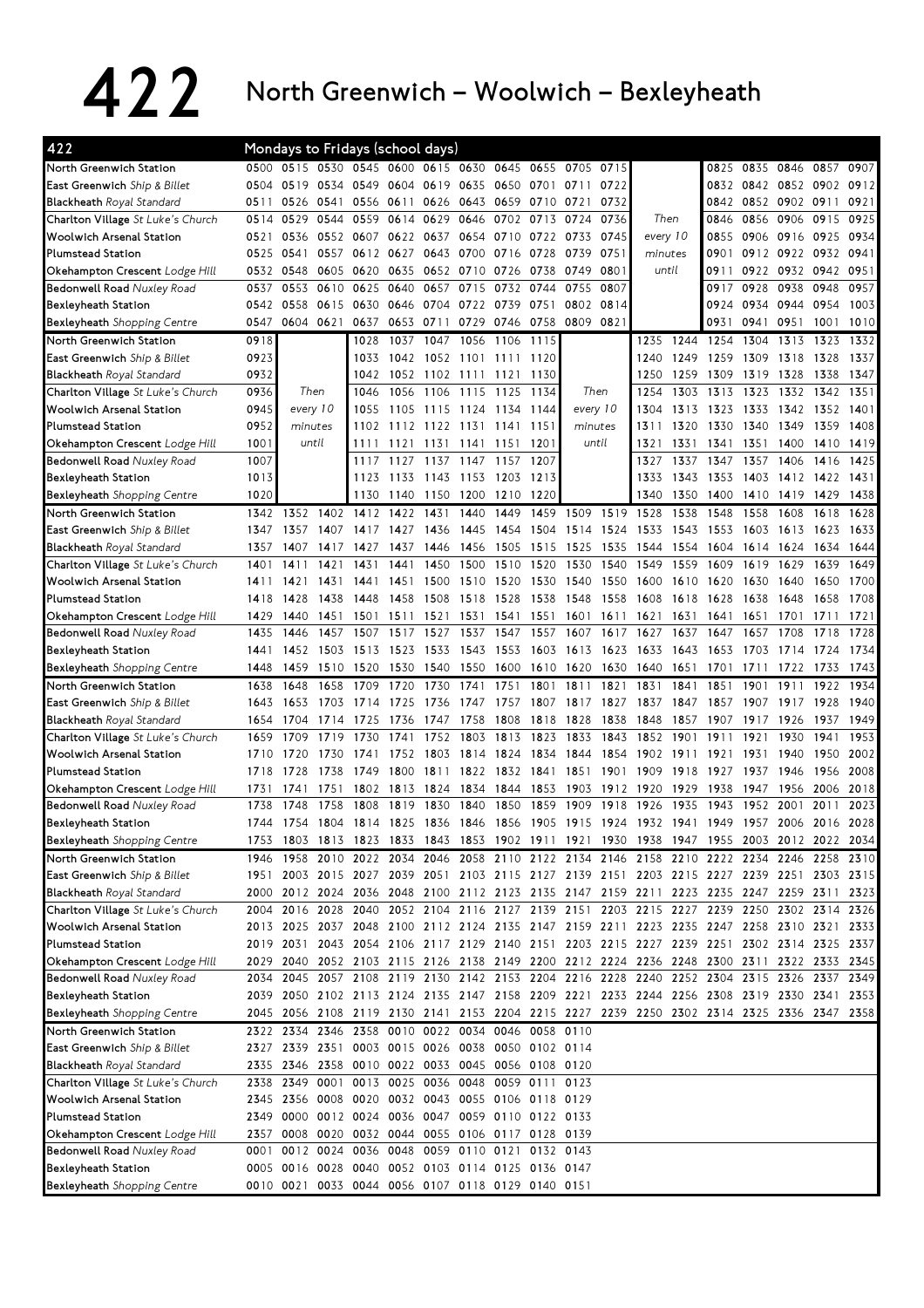| 422                                      | Mondays to Fridays (school holidays) |                |           |                                    |                |                |                |           |                |                                                                                           |           |          |          |                |                |              |           |           |
|------------------------------------------|--------------------------------------|----------------|-----------|------------------------------------|----------------|----------------|----------------|-----------|----------------|-------------------------------------------------------------------------------------------|-----------|----------|----------|----------------|----------------|--------------|-----------|-----------|
| North Greenwich Station                  | 0500                                 | 0515           |           | 0530 0545 0600                     |                |                | 0615 0630 0645 |           | 0657 0708      |                                                                                           | 0718      |          |          | 0818           | 0828 0838      |              | 0848      | 0858      |
| East Greenwich Ship & Billet             | 0504                                 | 0519           | 0534 0549 |                                    | 0604           | 0619 0635      |                |           | 0650 0703 0714 |                                                                                           | 0724      |          |          | 0824           | 0834 0844      |              | 0854      | 0903      |
| <b>Blackheath</b> Royal Standard         | 0511                                 | 0526           | 0541      | 0556                               | 0611           | 0626 0642      |                | 0657      | 0710           | 0722                                                                                      | 0733      |          |          | 0833           | 0843           | 0853         | 0903      | 0912      |
| Charlton Village St Luke's Church        | 0514                                 | 0529           | 0544      | 0559                               | 0614           | 0629 0645      |                | 0700      | 0713           | 0725                                                                                      | 0737      | Then     |          | 0837           | 0847           | 0857         | 0907      | 0916      |
| Woolwich Arsenal Station                 | 0521                                 | 0536           | 0552 0607 |                                    | 0622 0637      |                | 0653           | 0708      | 0722           | 0734                                                                                      | 0746      | every 10 |          | 0846           | 0856 0906      |              | 0916      | 0925      |
| Plumstead Station                        | 0525                                 | 0541           | 0557      | 0612                               | 0627           | 0643           | 0659           | 0714 0728 |                | 0740                                                                                      | 0752      | minutes  |          | 0852           | 0902 0912      |              | 0922      | 0932      |
| Okehampton Crescent Lodge Hill           | 0532                                 | 0548           |           | 0605 0620                          | 0635           | 0651           | 0707           | 0722      | 0736           | 0748                                                                                      | 0800      | until    |          | 0900           | 0911           | 0921         | 0931      | 0941      |
| <b>Bedonwell Road Nuxley Road</b>        | 0537                                 | 0553           | 0610      | 0625                               | 0640           | 0656           | 0712           | 0728      | 0742           | 0754                                                                                      | 0806      |          |          | 0906           | 0917           | 0927         | 0937      | 0947      |
| Bexleyheath Station                      | 0542                                 | 0558           | 0615 0630 |                                    | 0645           | 0702 0718      |                | 0734      | 0748           | 0800                                                                                      | 0812      |          |          | 0912           | 0923           | 0933         | 0943      | 0953      |
| <b>Bexleyheath</b> Shopping Centre       | 0547                                 | 0604           | 0621      | 0637                               |                | 0652 0709 0725 |                | 0741      | 0755           | 0807                                                                                      | 0819      |          |          | 0919           | 0930           | 0940         | 0950      | 1000      |
| North Greenwich Station                  | 0908                                 |                |           | 1028                               | 1037           | 1047           | 1056           | 1106      | 1115           |                                                                                           |           | 1235     | 1244     | 1254           | 1304           | 1313         | 1323      | 1332      |
| East Greenwich Ship & Billet             | 0913                                 |                |           | 1033                               |                | 1042 1052 1101 |                | 1111      | 1120           |                                                                                           |           | 1240     | 1249     | 1259           | 1309           | 1318         | 1328      | 1337      |
| <b>Blackheath</b> Royal Standard         | 0922                                 |                |           | 1042                               |                | 1052 1102 1111 |                | 1121      | 1130           |                                                                                           |           | 1250     | 1259     | 1309           | 1319           | 1328         | 1338      | 1347      |
| Charlton Village St Luke's Church        | 0926                                 | Then           |           | 1046                               | 1056           | 1106           | 1115           | 1125      | 1134           | Then                                                                                      |           | 1254     | 1303     | 1313           | 1323           | 1332         | 1342      | 1351      |
| Woolwich Arsenal Station                 | 0935                                 | every 10       |           | 1055                               | 1105           | 1115           | 1124           | 1134      | 1144           | every 10                                                                                  |           | 1304     | 1313     | 1323           | 1333           | 1342         | 1352      | 1401      |
| Plumstead Station                        | 0942                                 | minutes        |           | 1102                               |                | 1112 1122      | 1131           | 1141      | 1151           | minutes                                                                                   |           | 1311     | 1320     | 1330           | 1340           | 1349         | 1359      | 1408      |
| Okehampton Crescent <i>Lodge Hill</i>    | 0951                                 | until          |           | 1111                               | 1121           | 1131           | 1141           | 1151      | 1201           | until                                                                                     |           | 1321     | 1331     | 1341           | 1351           | 1400         | 1410      | 1419      |
| <b>Bedonwell Road</b> Nuxley Road        | 0957                                 |                |           | 1117                               | 1127           | 1137           | 1147           | 1157      | 1207           |                                                                                           |           | 1327     | 1337     | 1347           | 1357           | 1406         | 1416      | 1425      |
| Bexleyheath Station                      | 1003                                 |                |           | 1123                               |                | 1133 1143 1153 |                | 1203      | 1213           |                                                                                           |           | 1333     | 1343     | 1353           | 1403 1412 1422 |              |           | 1431      |
| <b>Bexleyheath</b> Shopping Centre       | 1010                                 |                |           | 1130                               |                | 1140 1150      | 1200           | 1210      | 1220           |                                                                                           |           | 1340     | 1350     | 1400           | 1410 1419      |              | 1429      | 1438      |
| North Greenwich Station                  | 1342                                 | 1352           | 1402      | 1412                               | 1422           | 1431           | 1440           | 1449      | 1459           | 1509                                                                                      | 1519      | 1528     | 1538     | 1548           | 1558           | 1608         |           | 1658      |
| <b>East Greenwich</b> Ship & Billet      | 1347                                 | 1357           | 1407      | 1417                               | 1427           | 1436           | 1445           | 1454      | 1504           | 1514                                                                                      | 1524      | 1533     | 1543     | 1553           | 1603           | 1613         |           | 1703      |
| <b>Blackheath</b> Royal Standard         | 1357                                 | 1407           | 1417      | 1427                               | 1437           | 1446           | 1456           | 1505      | 1515           | 1525                                                                                      | 1535      | 1544     | 1554     | 1604           | 1614           | 1624         | Then      | 1714      |
| Charlton Village St Luke's Church        | 1401                                 | 1411           | 1421      | 1431                               | 1441           | 1450           | 1500           | 1510      | 1520           | 1530                                                                                      | 1540      | 1549     | 1559     | 1609           | 1619           | $1629$ every |           | 1719      |
| Woolwich Arsenal Station                 | 1411                                 | 1421           | 1431      | 1441                               | 1451           | 1500           | 1510           | 1520      | 1530           | 1540                                                                                      | 1550      | 1600     | 1610     | 1620           | 1630           | 1640         | 10        | 1730      |
| <b>Plumstead Station</b>                 | 1418                                 | 1428           | 1438      | 1448                               | 1458           | 1508           | 1518           | 1528      | 1538           | 1548                                                                                      | 1558      | 1608     | 1618     | 1628           | 1638           | $1648$ mins  |           | 1738      |
| Okehampton Crescent Lodge Hill           | 1429                                 | 1440           |           | 1450 1500                          |                | 1510 1520      | 1530           | 1540      | 1550           | 1600                                                                                      | 1610 1620 |          | 1630     | 1640           | 1650           | 1700         | until     | 1750      |
| <b>Bedonwell Road Nuxley Road</b>        | 1435                                 | 1446           | 1456      | 1506                               | 1516           | 1526           | 1536           | 1546      | 1556           | 1606                                                                                      | 1616      | 1626     | 1636     | 1646           | 1656           | 1707         |           | 1757      |
| Bexleyheath Station                      | 1441                                 | 1452           | 1502      | 1512                               | 1522           | 1532           | 1542           |           | 1552 1602      | 1612                                                                                      | 1622      | 1632     | 1642     | 1652           | 1702           | 1713         |           | 1803      |
| <b>Bexleyheath</b> Shopping Centre       | 1448                                 | 1459           | 1509      | 1519                               | 1529           | 1539           | 1549           | 1559      | 1609           | 1619                                                                                      | 1629      | 1639     | 1649     | 1659           | 1709           | 1720         |           | 1810      |
|                                          |                                      |                |           |                                    |                |                |                |           |                |                                                                                           |           |          |          |                |                |              |           |           |
| North Greenwich Station                  | 1709                                 | 1720           | 1730      | 1741                               | 1751           | 1801           | 1811           | 1821      | 1831           | 1841                                                                                      | 1851      | 1901     | 1911     | 1922           | 1934           | 1946         | 1958      | 2010      |
| <b>East Greenwich</b> Ship & Billet      | 1714                                 | 1725           | 1736      | 1747                               | 1757           | 1807           | 1817           | 1827      | 1837           | 1847                                                                                      | 1857      | 1907     | 19<br>17 | 1928           | 1940           | 1951         | 2003      | 2015      |
| Blackheath Royal Standard                | 1725                                 | 1736           | 1747      | 1758                               | 1808           | 1818           | 1828           | 1838      | 1848           | 1857                                                                                      | 1907      | 1917     | 1926     | 1937           | 1949           | 2000         |           | 2012 2024 |
| Charlton Village St Luke's Church        | 1730                                 | 1741           | 1752      | 1803                               | 1813           | 1823           | 1833           | 1843      | 1852           | 1901                                                                                      | 1911      | 1921     | 1930     | 1941           | 1953           | 2004         | 2016      | 2028      |
| Woolwich Arsenal Station                 | 1741                                 | 1752           | 1803      | 1814                               | 1824           | 1834           | 1844           | 1854      | 1902           | 1911                                                                                      | 1921      | 1931     | 1940     | 1950           | 2002           | 2013         | 2025      | 2037      |
| <b>Plumstead Station</b>                 | 1749                                 | 1800           | 1811      | 1822                               |                | 1832 1841      | 1851           | 1901      | 1909           | 1918                                                                                      | 1927      | 1937     | 1946     | 1956           | 2008           | 2019         | 2031      | 2043      |
| Okehampton Crescent <i>Lodge Hill</i>    | 1801                                 | 1812           | 1823      | 1834                               | 1844           | 1853           | 1903           | 1912      | 1920           | 1929                                                                                      | 1938      | 1947     | 1956     | 2006           | 2018           | 2029         | 2040      | 2052      |
| Bedonwell Road Nuxley Road               | 1808                                 | 1819           | 1829      | 1840                               | 1850           | 1859           | 1909           | 1918      | 1926           | 1935                                                                                      | 1943      | 1952     | 2001     | 2011           | 2023           | 2034         | 2045      | 2057      |
| Bexleyheath Station                      | 1814                                 | 1825 1835 1846 |           |                                    | 1856 1905 1915 |                |                |           |                | 1924 1932 1941 1949 1957 2006                                                             |           |          |          | 2016 2028 2039 |                |              |           | 2050 2102 |
| Bexleyheath Shopping Centre              |                                      |                |           |                                    |                |                |                |           |                | 1821 1832 1842 1853 1902 1911 1921 1930 1938 1947 1955 2003 2012 2022 2034 2045 2056 2108 |           |          |          |                |                |              |           |           |
| North Greenwich Station                  |                                      |                |           |                                    |                |                |                |           |                | 2022 2034 2046 2058 2110 2122 2134 2146 2158 2210 2222 2234 2246 2258 2310 2322 2334 2346 |           |          |          |                |                |              |           |           |
| <b>East Greenwich</b> Ship & Billet      |                                      |                |           |                                    |                |                |                |           |                | 2027 2039 2051 2103 2115 2127 2139 2151 2203 2215 2227 2239 2251 2303 2315 2327 2339 2351 |           |          |          |                |                |              |           |           |
| <b>Blackheath</b> Royal Standard         |                                      |                |           |                                    |                |                |                |           |                | 2036 2048 2100 2112 2123 2135 2147 2159 2211 2223 2235 2247 2259 2311 2323 2335 2346 2358 |           |          |          |                |                |              |           |           |
| Charlton Village St Luke's Church        | 2040                                 |                |           |                                    |                |                |                |           |                | 2052 2104 2116 2127 2139 2151 2203 2215 2227 2239 2250 2302 2314 2326 2338                |           |          |          |                |                |              | 2349      | 0001      |
| Woolwich Arsenal Station                 |                                      |                |           |                                    |                |                |                |           |                | 2048 2100 2112 2124 2135 2147 2159 2211 2223 2235 2247 2258 2310 2321 2333 2345 2356 0008 |           |          |          |                |                |              |           |           |
| Plumstead Station                        |                                      |                |           |                                    |                |                |                |           |                | 2054 2106 2117 2129 2140 2151 2203 2215 2227 2239 2251 2302 2314 2325 2337 2349 0000 0012 |           |          |          |                |                |              |           |           |
| Okehampton Crescent Lodge Hill           |                                      |                |           |                                    |                |                |                |           |                | 2103 2115 2126 2138 2149 2200 2212 2224 2236 2248 2300 2311 2322 2333 2345 2357 0008 0020 |           |          |          |                |                |              |           |           |
| <b>Bedonwell Road Nuxley Road</b>        |                                      |                |           |                                    |                |                |                |           |                | 2108 2119 2130 2142 2153 2204 2216 2228 2240 2252 2304 2315 2326 2337 2349 0001           |           |          |          |                |                |              | 0012 0024 |           |
| Bexleyheath Station                      |                                      |                |           |                                    |                |                |                |           |                | 2113 2124 2135 2147 2158 2209 2221 2233 2244 2256 2308 2319 2330 2341 2353 0005 0016 0028 |           |          |          |                |                |              |           |           |
| <b>Bexleyheath</b> Shopping Centre       |                                      |                |           |                                    |                |                |                |           |                | 2119 2130 2141 2153 2204 2215 2227 2239 2250 2302 2314 2325 2336 2347 2358 0010 0021 0033 |           |          |          |                |                |              |           |           |
| North Greenwich Station                  |                                      |                |           | 2358 0010 0022 0034 0046 0058 0110 |                |                |                |           |                |                                                                                           |           |          |          |                |                |              |           |           |
| <b>East Greenwich</b> Ship & Billet      |                                      |                |           | 0003 0015 0026 0038 0050 0102 0114 |                |                |                |           |                |                                                                                           |           |          |          |                |                |              |           |           |
| <b>Blackheath</b> Royal Standard         |                                      |                |           | 0010 0022 0033 0045 0056 0108 0120 |                |                |                |           |                |                                                                                           |           |          |          |                |                |              |           |           |
| <b>Charlton Village</b> St Luke's Church |                                      |                |           | 0013 0025 0036 0048 0059 0111 0123 |                |                |                |           |                |                                                                                           |           |          |          |                |                |              |           |           |
| Woolwich Arsenal Station                 |                                      |                |           | 0020 0032 0043 0055 0106 0118 0129 |                |                |                |           |                |                                                                                           |           |          |          |                |                |              |           |           |
| <b>Plumstead Station</b>                 |                                      |                |           | 0024 0036 0047 0059 0110 0122 0133 |                |                |                |           |                |                                                                                           |           |          |          |                |                |              |           |           |
| Okehampton Crescent Lodge Hill           |                                      |                |           | 0032 0044 0055 0106 0117 0128 0139 |                |                |                |           |                |                                                                                           |           |          |          |                |                |              |           |           |
| Bedonwell Road Nuxley Road               |                                      |                |           | 0036 0048 0059 0110 0121 0132 0143 |                |                |                |           |                |                                                                                           |           |          |          |                |                |              |           |           |
| Bexleyheath Station                      |                                      |                |           | 0040 0052 0103 0114 0125 0136 0147 |                |                |                |           |                |                                                                                           |           |          |          |                |                |              |           |           |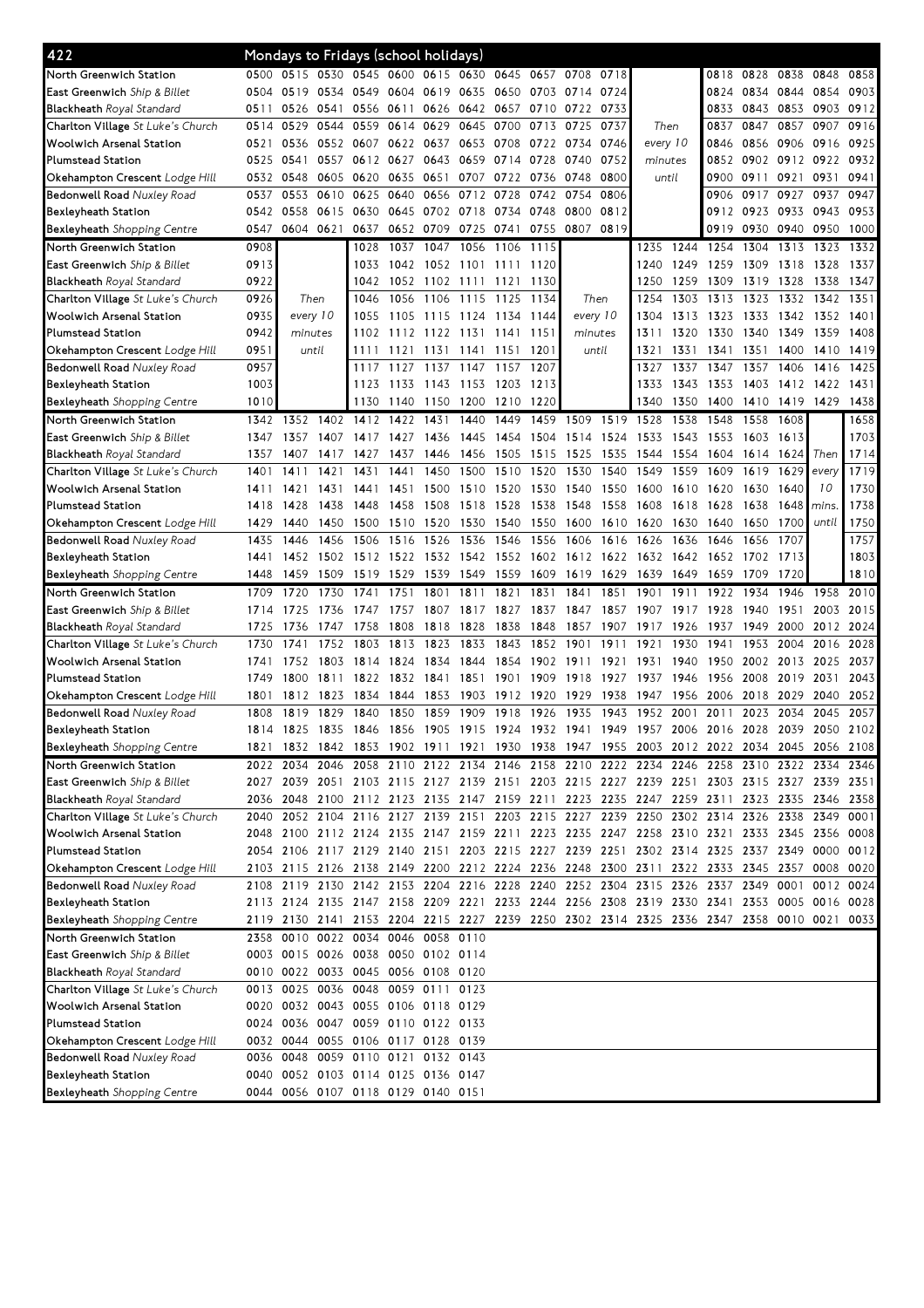| 422                                                                   |      | Saturdays (also Good Friday)                                                                           |              |                                                                            |      |                |                |           |           |           |           |           |                |      |                                         |                |      |      |
|-----------------------------------------------------------------------|------|--------------------------------------------------------------------------------------------------------|--------------|----------------------------------------------------------------------------|------|----------------|----------------|-----------|-----------|-----------|-----------|-----------|----------------|------|-----------------------------------------|----------------|------|------|
| North Greenwich Station                                               | 0500 | 0515                                                                                                   |              | 0530 0545 0600                                                             |      |                | 0615 0630 0645 |           | 0657      | 0709      | 0721      | 0733      | 0745           | 0755 | 0805                                    | 0815           | 0825 | 0835 |
| East Greenwich Ship & Billet                                          | 0504 | 0519                                                                                                   | 0534 0549    |                                                                            | 0604 | 0619           | 0634           | 0649      | 0701      | 0713      | 0725      | 0737      | 0749           | 0759 | 0809                                    | 0819           | 0829 | 0839 |
| <b>Blackheath</b> Royal Standard                                      | 0510 | 0525                                                                                                   | 0540 0555    |                                                                            | 0611 | 0626           | 0641           | 0656 0708 |           | 0720      | 0732      | 0744      | 0756           | 0806 | 0816                                    | 0826           | 0837 | 0847 |
| <b>Charlton Village</b> St Luke's Church                              | 0513 | 0528                                                                                                   | 0543         | 0558                                                                       | 0614 | 0629           | 0644           | 0659      | 0711      | 0723      | 0735      | 0747      | 0759           | 0809 | 0819                                    | 0829           | 0840 | 0850 |
| Woolwich Arsenal Station                                              | 0520 | 0535                                                                                                   | 0550 0605    |                                                                            | 0621 | 0636 0651      |                | 0706 0718 |           | 0730      | 0742 0754 |           | 0806           | 0816 | 0826                                    | 0837           | 0848 | 0858 |
| <b>Plumstead Station</b>                                              | 0524 | 0539                                                                                                   |              | 0554 0609                                                                  | 0625 | 0640           | 0655           | 0710 0722 |           | 0734      | 0746      | 0758      | 0810           | 0820 | 0830                                    | 0841           | 0852 | 0902 |
| Okehampton Crescent <i>Lodge Hill</i>                                 | 0531 | 0546                                                                                                   | 0601         | 0616                                                                       | 0632 | 0647           | 0702           | 0717      | 0729      | 0741      | 0754      | 0806      | 0818           | 0828 | 0838                                    | 0849           | 0900 | 0910 |
| Bedonwell Road Nuxley Road                                            | 0535 | 0550                                                                                                   | 0605 0620    |                                                                            | 0636 | 0651           | 0706           | 0721      | 0734      | 0746      | 0759      | 0811      | 0823           | 0833 | 0843                                    | 0854           | 0905 | 0915 |
| Bexleyheath Station                                                   | 0540 | 0555                                                                                                   | 0610 0625    |                                                                            | 0641 | 0656 0711      |                | 0726      | 0739      | 0751      | 0804      | 0816      | 0829           | 0839 | 0849                                    | 0900           | 0911 | 0921 |
| <b>Bexleyheath</b> Shopping Centre                                    | 0545 | 0600                                                                                                   | 0615 0631    |                                                                            |      | 0647 0702 0717 |                | 0732      | 0745      | 0757      | 0810      | 0822      | 0835           | 0846 | 0856 0907                               |                | 0918 | 0929 |
| North Greenwich Station                                               | 0845 | 0854                                                                                                   | 0904         | 0914                                                                       | 0924 | 0933           | 0943           | 0952      | 1002      | 1012      | 1022      | 1032      | 1042           | 1052 | 1102                                    | 1112           | 1122 | 1131 |
| East Greenwich Ship & Billet                                          | 0849 | 0858                                                                                                   | 0908 0918    |                                                                            | 0928 | 0938           | 0948           | 0957 1007 |           | 1017      | 1027      | 1037      | 1047           | 1057 | 1107                                    | 1117           | 1127 | 1136 |
|                                                                       | 0857 | 0906                                                                                                   | 0916 0927    |                                                                            | 0937 | 0947           | 0957           | 1007      | 1017      | 1027      | 1037      | 1047      | 1057           | 1107 | 1117                                    | 1127           | 1137 | 1146 |
| <b>Blackheath</b> Royal Standard<br>Charlton Village St Luke's Church | 0900 | 0909                                                                                                   | 0919         | 0930                                                                       | 0941 | 0951           | 1001           | 1011      | 1021      | 1031      | 1041      | 1051      | 1101           | 1111 | 1121                                    | 1131           | 1141 | 1150 |
|                                                                       | 0908 | 0917                                                                                                   | 0928         | 0939                                                                       | 0950 | 1000           | 1010           | 1020      | 1030      | 1040      | 1050      | 1100      |                |      | 1130                                    | 1140           | 1150 | 1159 |
| Woolwich Arsenal Station                                              |      |                                                                                                        |              |                                                                            |      |                |                |           |           |           |           |           | 1110           | 1120 |                                         |                |      |      |
| <b>Plumstead Station</b>                                              | 0912 | 0921                                                                                                   | 0933         | 0944                                                                       | 0955 | 1005           | 1015           | 1025      | 1035      | 1045      | 1055      | 1105      | 1115           | 1125 | 1135                                    | 1145           | 1156 | 1206 |
| Okehampton Crescent Lodge Hill                                        | 0921 | 0930                                                                                                   | 0942<br>0947 | 0953                                                                       | 1004 | 1014           | 1024           | 1034      | 1044      | 1054      | 1104      | 1115      | 1125           | 1135 | 1145                                    | 1156           | 1207 | 1217 |
| <b>Bedonwell Road Nuxley Road</b>                                     | 0926 | 0935                                                                                                   |              | 0958                                                                       | 1009 | 1019           | 1030           | 1040      | 1050      | 1100      | 1110      | 1121      | 1131           | 1141 | 1151                                    | 1202           | 1213 | 1223 |
| Bexleyheath Station                                                   | 0932 | 0941                                                                                                   | 0953         | 1004                                                                       | 1015 | 1025           | 1036           | 1046      | 1056      | 1106      | 1116 1127 |           | 1137           | 1147 | 1157                                    | 1208           | 1219 | 1229 |
| Bexleyheath Shopping Centre                                           | 0940 | 0950                                                                                                   | 1002 1012    |                                                                            | 1023 | 1033           | 1044           |           | 1054 1104 | 1114 1125 |           |           | 1136 1147 1157 |      |                                         | 1207 1218 1229 |      | 1239 |
| North Greenwich Station                                               | 1141 |                                                                                                        |              | 1301                                                                       | 1311 | 1321           | 1331           | 1341      | 1351      | 1402      | 1412      | 1422      | 1432           | 1442 |                                         |                | 1602 | 1612 |
| East Greenwich Ship & Billet                                          | 1146 |                                                                                                        |              | 1306                                                                       | 1316 | 1326           | 1336           | 1346      | 1356      | 1407      | 1417      | 1427      | 1437           | 1447 |                                         |                | 1607 | 1617 |
| <b>Blackheath Royal Standard</b>                                      | 1156 |                                                                                                        |              | 1316                                                                       | 1327 | 1337           | 1347           | 1357      | 1407      | 1418      | 1428      | 1438      | 1448           | 1457 |                                         |                | 1617 | 1627 |
| Charlton Village St Luke's Church                                     | 1200 | Then                                                                                                   |              | 1320                                                                       | 1331 | 1341           | 1351           | 1401      | 1411      | 1422      | 1432      | 1442      | 1452           | 1501 | Then                                    |                | 1621 | 1631 |
| Woolwich Arsenal Station                                              | 1210 | every 10                                                                                               |              | 1330                                                                       | 1341 | 1351           | 1401           | 1411      | 1421      | 1432      | 1442      | 1452      | 1502           | 1511 | every 10                                |                | 1631 | 1641 |
| Plumstead Station                                                     | 1217 | minutes                                                                                                |              | 1337                                                                       | 1348 | 1358           | 1408           | 1418      | 1428      | 1439      | 1449      | 1459      | 1509           | 1518 | minutes                                 |                | 1638 | 1648 |
| Okehampton Crescent Lodge Hill                                        | 1228 | until                                                                                                  |              | 1348                                                                       | 1359 | 1409           | 1419           | 1429      | 1439      | 1450      | 1500      | 1510      | 1520           | 1529 | until                                   |                | 1649 | 1659 |
| <b>Bedonwell Road Nuxley Road</b>                                     | 1234 |                                                                                                        |              | 1354                                                                       | 1405 | 1415           | 1425           | 1435      | 1445      | 1456      | 1505      | 1515      | 1525           | 1534 |                                         |                | 1654 | 1704 |
| Bexleyheath Station                                                   | 1240 |                                                                                                        |              | 1400                                                                       | 1411 | 1421           | 1431           | 1441      | 1451      | 1502      | 1511      | 1521      | 1531           | 1540 |                                         |                | 1700 | 1710 |
| Bexleyheath Shopping Centre                                           | 1250 |                                                                                                        |              | 1410                                                                       | 1420 | 1430           | 1439           | 1449      | 1459 1509 |           | 1518      | 1528      | 1538           | 1547 |                                         |                | 1707 | 1716 |
| North Greenwich Station                                               | 1622 | 1632                                                                                                   | 1642         | 1652                                                                       | 1702 | 1712           | 1722           | 1733      |           |           | 1823      | 1834      | 1844           | 1854 | 1904                                    | 1914           | 1926 | 1937 |
| <b>East Greenwich</b> Ship & Billet                                   | 1627 | 1637                                                                                                   | 1647         | 1657                                                                       |      | 1707 1717 1727 |                | 1738      |           |           | 1828      | 1839      | 1849           | 1859 | 1909                                    | 1919           | 1931 | 1942 |
|                                                                       |      |                                                                                                        |              |                                                                            |      |                |                |           |           |           |           |           |                |      |                                         |                |      |      |
| Blackheath Royal Standard                                             | 1637 | 1647                                                                                                   | 1657         | 1707                                                                       | 1717 | 1727           | 1737           | 1748      |           |           | 1838      | 1849      | 1859           | 1909 | 1918                                    | 1928           | 1940 | 1951 |
| Charlton Village St Luke's Church                                     | 1641 | 1651                                                                                                   | 1701         | 1711                                                                       | 1721 | 1731           | 1741           | 1752      | Then      |           | 1842      | 1853      | 1903           | 1913 | 1922                                    | 1932           | 1944 | 1955 |
| <b>Woolwich Arsenal Station</b>                                       | 1651 | 1701                                                                                                   | 1711         | 1721                                                                       | 1731 | 1741           | 1751           | 1801      | every 10  |           | 1851      | 1902      | 1912           | 1922 | 1931                                    | 1941           | 1953 | 2004 |
| Plumstead Station                                                     | 1658 | 1708                                                                                                   | 1718         | 1728                                                                       | 1738 | 1748           | 1758           | 1808      | minutes   |           | 1858      | 1909      | 1919           | 1929 | 1938                                    | 1948           | 2000 | 2011 |
| Okehampton Crescent <i>Lodge Hill</i>                                 | 1709 | 1719                                                                                                   | 1728         | 1738                                                                       | 1748 | 1758           | 1808           | 1818      | until     |           | 1908      | 1919      | 1929           | 1939 | 1948                                    | 1958           | 2010 | 2021 |
| <b>Bedonwell Road Nuxley Road</b>                                     | 1714 | 1724                                                                                                   | 1733         | 1743                                                                       | 1753 | 1803           | 1813           | 1823      |           |           | 1913      | 1924      | 1934           | 1944 | 1953                                    | 2003           | 2015 | 2026 |
| Bexleyheath Station                                                   | 1720 | 1730 1739 1749 1759 1809 1819                                                                          |              |                                                                            |      |                |                | 1829      |           |           |           | 1919 1929 |                |      | 1939 1949 1958 2008 2020 2031           |                |      |      |
| Bexleyheath Shopping Centre                                           | 1726 |                                                                                                        |              | 1736 1745 1755 1805 1815 1825 1835                                         |      |                |                |           |           |           |           |           |                |      | 1925 1935 1945 1955 2004 2014 2026 2037 |                |      |      |
| North Greenwich Station                                               | 1948 | 1959 2010 2022 2034 2046 2058 2110 2122 2134 2146 2158 2210 2222 2234 2246 2258 2310                   |              |                                                                            |      |                |                |           |           |           |           |           |                |      |                                         |                |      |      |
| East Greenwich Ship & Billet                                          |      | 1953 2004 2015 2027 2039 2051 2103 2115 2127 2139 2151 2203 2215 2227 2239 2251 2303 2315              |              |                                                                            |      |                |                |           |           |           |           |           |                |      |                                         |                |      |      |
| <b>Blackheath</b> Royal Standard                                      |      | 2002 2013 2024 2036 2047 2059 2111 2123 2135 2147 2159 2211 2223 2235 2247 2259 2311                   |              |                                                                            |      |                |                |           |           |           |           |           |                |      |                                         |                |      | 2323 |
| <b>Charlton Village</b> St Luke's Church                              |      | 2006 2017 2028 2040 2051 2103 2115 2127 2139 2151 2203 2215 2226 2238 2250 2302 2314 2326              |              |                                                                            |      |                |                |           |           |           |           |           |                |      |                                         |                |      |      |
| Woolwich Arsenal Station                                              |      | 2015 2026 2036 2048 2059 2111 2123 2135 2147 2159 2211 2223 2234 2246 2258 2310 2322 2334              |              |                                                                            |      |                |                |           |           |           |           |           |                |      |                                         |                |      |      |
| Plumstead Station                                                     |      | 2022 2033 2043 2054 2105 2116 2128 2140 2152 2204 2216 2227 2238 2250 2302 2314 2326 2338              |              |                                                                            |      |                |                |           |           |           |           |           |                |      |                                         |                |      |      |
| Okehampton Crescent Lodge Hill                                        |      | 2032 2043 2053 2104 2115 2126 2138 2150 2201 2213 2225 2236 2247 2258 2310 2322 2334 2346              |              |                                                                            |      |                |                |           |           |           |           |           |                |      |                                         |                |      |      |
| <b>Bedonwell Road Nuxley Road</b>                                     |      | 2037 2048                                                                                              |              | 2058 2109 2120 2131 2143 2155 2206 2218 2230 2241 2252 2303 2315 2327 2339 |      |                |                |           |           |           |           |           |                |      |                                         |                |      | 2351 |
| Bexleyheath Station                                                   |      | 2042 2053 2103 2114 2125 2136 2148 2200 2211 2223 2235 2246 2257 2308 2320 2331 2343 2355              |              |                                                                            |      |                |                |           |           |           |           |           |                |      |                                         |                |      |      |
| <b>Bexleyheath</b> Shopping Centre                                    | 2048 | 2059 2109 2120 2131 2142 2154 2206 2217 2229 2241 2252 2303 2314 2326 2337 2349 0000                   |              |                                                                            |      |                |                |           |           |           |           |           |                |      |                                         |                |      |      |
| North Greenwich Station                                               |      | 2322 2334 2346 2358 0010 0022 0034 0046 0058 0110                                                      |              |                                                                            |      |                |                |           |           |           |           |           |                |      |                                         |                |      |      |
|                                                                       |      | 2327 2339 2351 0003 0015 0027 0039 0050 0102 0114                                                      |              |                                                                            |      |                |                |           |           |           |           |           |                |      |                                         |                |      |      |
| East Greenwich Ship & Billet<br><b>Blackheath</b> Royal Standard      |      | 2335 2347 2358 0010 0022 0034 0046 0057 0109 0120                                                      |              |                                                                            |      |                |                |           |           |           |           |           |                |      |                                         |                |      |      |
|                                                                       |      | 2338 2350 0001 0013 0025 0037 0049 0100 0112 0123                                                      |              |                                                                            |      |                |                |           |           |           |           |           |                |      |                                         |                |      |      |
| <b>Charlton Village</b> St Luke's Church<br>Woolwich Arsenal Station  |      | 2345 2357 0008 0020 0032 0044 0056 0107 0118 0129                                                      |              |                                                                            |      |                |                |           |           |           |           |           |                |      |                                         |                |      |      |
| Plumstead Station                                                     |      | 2349 0001 0012 0024 0036 0048 0100 0111 0122 0133                                                      |              |                                                                            |      |                |                |           |           |           |           |           |                |      |                                         |                |      |      |
|                                                                       |      |                                                                                                        |              |                                                                            |      |                |                |           |           |           |           |           |                |      |                                         |                |      |      |
| Okehampton Crescent <i>Lodge Hill</i>                                 |      | 2357 0009 0020 0032 0044 0056 0108 0119 0130 0141                                                      |              |                                                                            |      |                |                |           |           |           |           |           |                |      |                                         |                |      |      |
| <b>Bedonwell Road</b> Nuxley Road                                     |      | 0002 0014                                                                                              |              | 0025 0037 0049 0100 0112 0123 0134 0145                                    |      |                |                |           |           |           |           |           |                |      |                                         |                |      |      |
| Bexleyheath Station<br>Bexleyheath Shopping Centre                    |      | 0006 0018 0029 0041 0053 0104 0116 0127 0138 0149<br>0011 0023 0034 0046 0058 0109 0120 0131 0142 0153 |              |                                                                            |      |                |                |           |           |           |           |           |                |      |                                         |                |      |      |